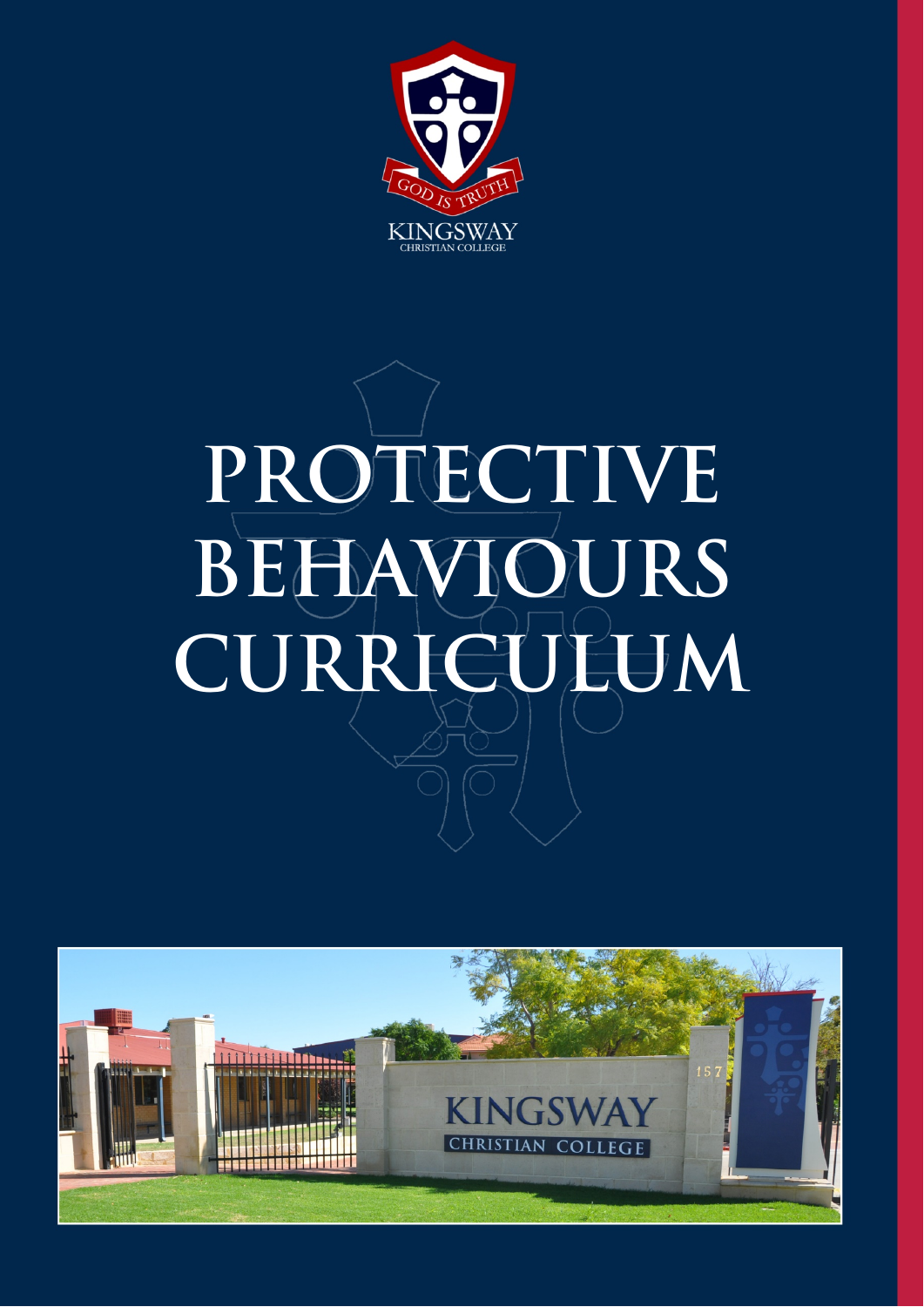#### **Contents**

| Why do we teach children about child protection    | 3  |
|----------------------------------------------------|----|
| Keeping Safe: Child Protection Curriculum Overview | 4  |
|                                                    | 5  |
|                                                    | 5  |
|                                                    | 7  |
|                                                    | 8  |
|                                                    | 10 |
|                                                    | 13 |
|                                                    | 15 |
|                                                    | 16 |
|                                                    | 18 |
| Secondary Protective Behaviours Curriculum         | 20 |
|                                                    | 20 |
|                                                    | 22 |
|                                                    | 24 |
|                                                    | 26 |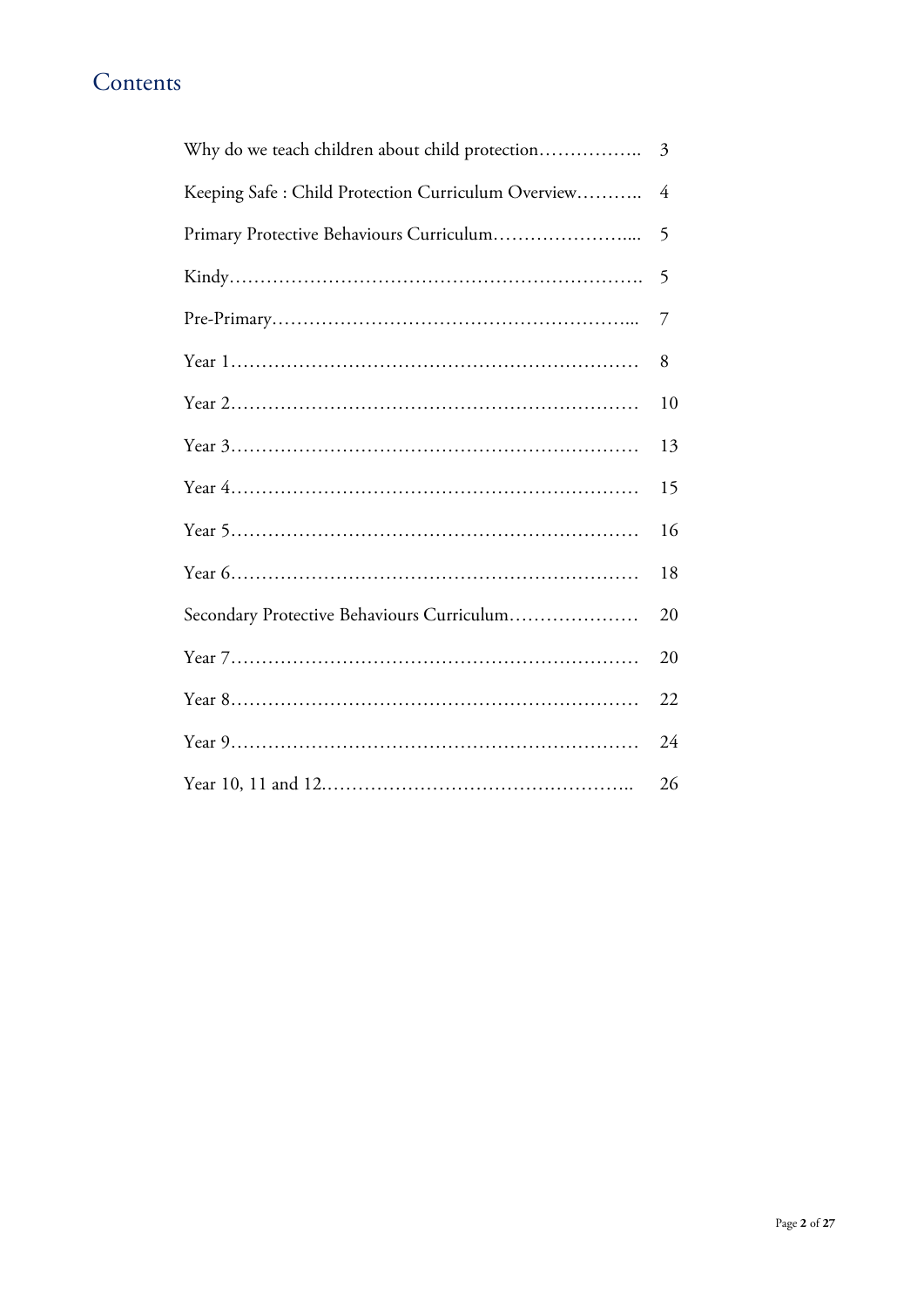#### **WHY DO WE TEACH CHILDREN ABOUT CHILD PROTECTION AND WHO IS RESPONSIBLE?**



As part of the Registration Standards for Non-Government Schools – Standard 12 (Western Australia), schools are required to provide the following:

- (d) delivery to all students of a developmentally appropriate protective behaviours curriculum, developed by experts in child abuse prevention, and covering what the boundaries are between appropriate and inappropriate interactions and when, how and who to tell when a boundary is crossed; and
- (f) provision of information to parents and guardians about the protective behaviours curriculum, the Staff Code of Conduct, the student code of conduct and when, how and whom to tell when they have concerns about grooming, child abuse or other behaviour which is not permitted by either code.

Kingsway Christian College is committed to providing a child-safe environment which safeguards all students and is committed to promoting practices which provide for the safety, wellbeing and welfare of our children and young people. Kingsway Christian College expects all school community members including staff, volunteers, students, visitors and contractors to share this commitment.

The Keeping Safe : Child Protection Curriculum is set within the context of the School Curriculum and Standards Authority, the Early Years Learning Framework, the National Safe Schools Framework and the Australian Curriculum. The Kingsway Christian College Protective Behaviours Curriculum is established on this framework.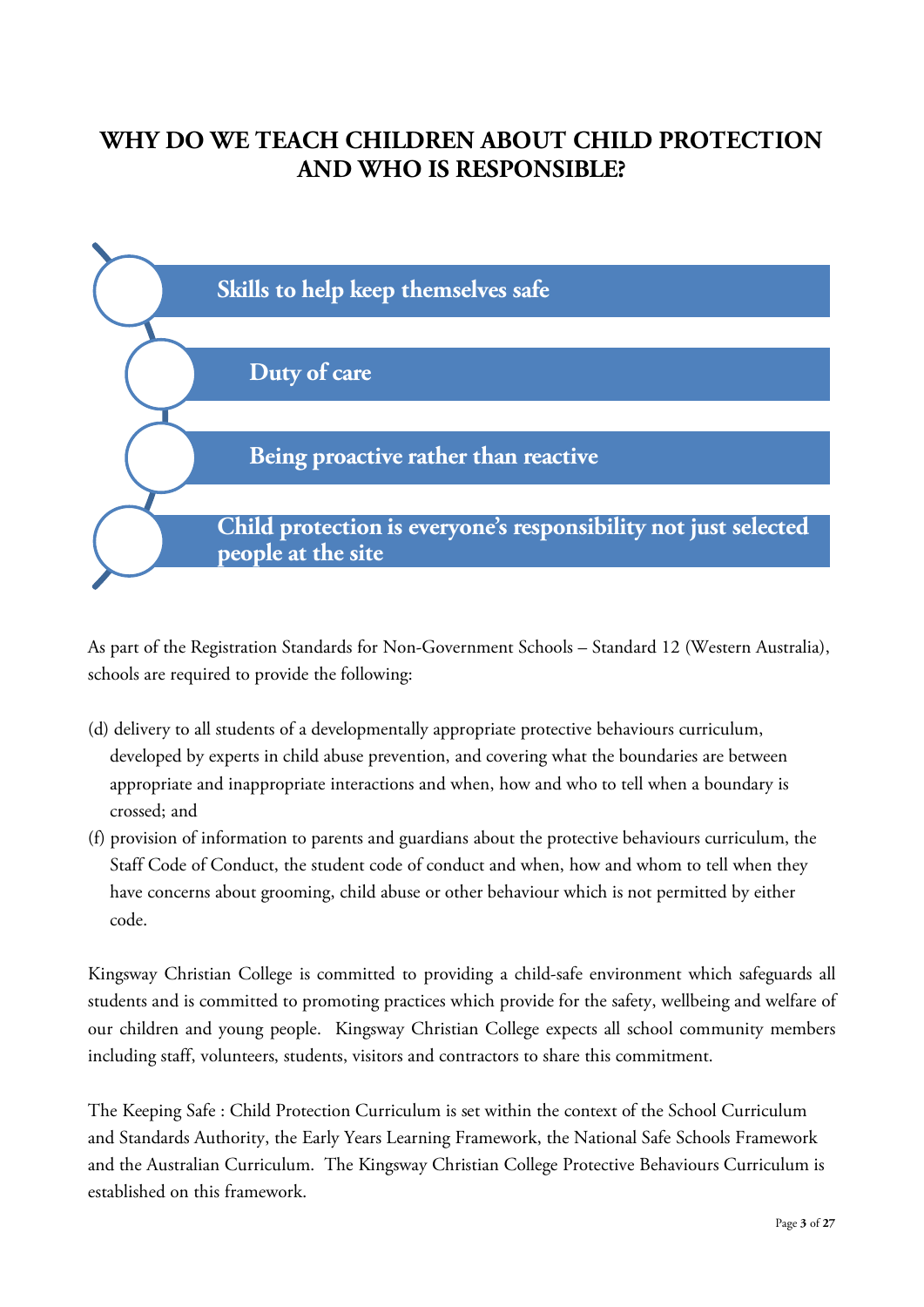#### **KEEPING SAFE : CHILD PROTECTION CURRICULUM OVERVIEW**

|                                                         | Early Years<br>Kindy - Year 2                                                                                                             | Primary Years:<br>Years $3-5$                                                                                                              | Middle Years:<br>Years $6-9$                                                                                                               | Senior Years:<br>Years 11 - 12                                                                                                                   |
|---------------------------------------------------------|-------------------------------------------------------------------------------------------------------------------------------------------|--------------------------------------------------------------------------------------------------------------------------------------------|--------------------------------------------------------------------------------------------------------------------------------------------|--------------------------------------------------------------------------------------------------------------------------------------------------|
| The right to be safe<br>FOCUS AREA 1:                   | Feelings<br>1.<br>$\overline{2}$ .<br>Being safe<br>3.<br><b>Warning Signs</b><br>4.<br>Risk-taking and<br>emergencies                    | Being safe<br>1.<br>2.<br>Warning signs<br>3.<br>Risk-taking and<br>emergencies                                                            | Warning signs<br>1.<br>2.<br>Risk-taking and<br>emergencies<br>Psychological<br>3.<br>pressure and<br>manipulation                         | Risk-taking and<br>1.<br>emergencies<br>Psychological<br>2.<br>pressure and<br>manipulation                                                      |
| FOCUS AREA 2:<br>Relationships                          | Rights and<br>1.<br>responsibilities<br>Identity and<br>2.<br>relationships<br>Power in<br>3.<br>relationship<br>Trust and networks<br>4. | Rights and<br>1.<br>responsibilities<br>Identity and<br>2.<br>relationships<br>Power in<br>3.<br>relationships<br>Trust and networks<br>4. | Rights and<br>1.<br>responsibilities<br>2.<br>Identity and<br>relationships<br>Power in<br>3.<br>relationships<br>Trust and networks<br>4. | Rights and<br>1.<br>responsibilities<br>Identity and<br>2.<br>relationships<br>Power in<br>3.<br>relationships<br>Trust and networks<br>4.<br>5. |
| Recognising and<br>reporting abuse<br><b>FOCUS AREA</b> | Privacy and the<br>1.<br>body<br>Recognising abuse<br>2.<br>3.<br>Secrets                                                                 | Privacy and the<br>1.<br>body<br>Recognising abuse<br>2.<br>Cyber safety<br>3.                                                             | Privacy and the<br>1.<br>body<br>Recognising abuse<br>2.<br>Cyber safety<br>3.<br>4.<br>Domestic and<br>family violence                    | Privacy and the<br>1.<br>body<br>Recognising abuse<br>2.<br>Cyber safety<br>3.<br>Domestic and<br>$\overline{4}$ .<br>family violence            |
| Protective strategies<br><b>FOCUS AREA 4:</b>           | Strategies for<br>1.<br>keeping safe<br>Persistence<br>2.                                                                                 | Strategies for<br>1.<br>keeping safe<br>Network review and<br>2.<br>community support                                                      | Strategies for<br>1.<br>keeping safe<br>Network review and<br>2.<br>community support                                                      | Strategies for<br>1.<br>keeping safe<br>Network review and<br>2.<br>community support                                                            |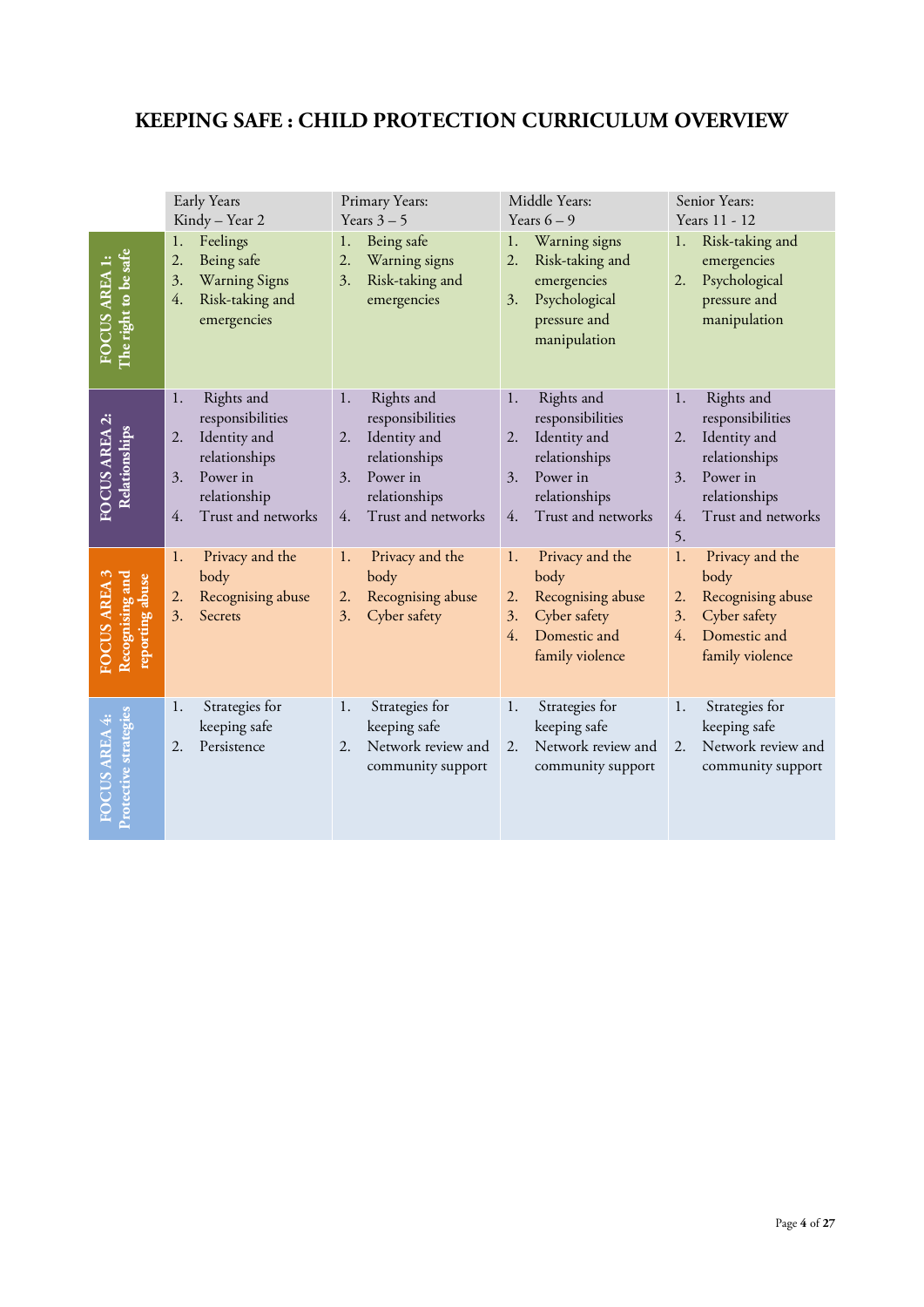#### **PRIMARY PROTECTIVE BEHAVIOURS CURRICULUM**

The Protective Behaviours curriculum at Kingsway has been in place for quite a few years and has been reviewed and updated. There are a few different resources being used in the implementation of the programme - the *Keeping Safe curriculum*, the *Protective Behaviours WA resources, Daniel Morcombe Foundation* resources and the *PATHs programme*. The staff select appropriate topics and resources from these programmes to deliver our Protective Behaviours curriculum.

In addition to this curriculum, the students enjoy an incursion with Constable Care in Term 4, as in previous years. The lower year levels experience puppets, music and a colourful set addressing the topic of *protective behaviours*, while the upper year levels' topic will cover *online protective behaviours.* The existing curriculum for K-2 is outlined below:

| <b>Focus</b>                          | <b>Topics/Activities</b>                                                                                                                                                                                                                                                                                                                                                                                                                                                                                                                                                                                                                                                                                                                                                                                                                                                                  |
|---------------------------------------|-------------------------------------------------------------------------------------------------------------------------------------------------------------------------------------------------------------------------------------------------------------------------------------------------------------------------------------------------------------------------------------------------------------------------------------------------------------------------------------------------------------------------------------------------------------------------------------------------------------------------------------------------------------------------------------------------------------------------------------------------------------------------------------------------------------------------------------------------------------------------------------------|
| Focus Area 1:<br>The right to be safe | • Use mirrors and act out feelings.<br>Discuss facial expressions and body language.<br>Keeping safe: Feeling scared, discuss<br>All feelings are valid. Feelings are not good or bad.<br>Feelings are reactions.<br>Book: How do you Feel?<br>Keeping safe: feeling sad, feeling happy story<br>Keeping safe: Story Angry, discuss<br>٠<br>Discuss safe and unsafe feelings.<br>Introduce stop sign for uncomfortable feelings. Green go<br>signs for safe feelings. "Stop I don't like it for<br>uncomfortable feelings."<br>Role play safe behaviour - Crossing the road, carrying<br>$\bullet$<br>scissors, Getting into a car<br>Discuss safety rules - Discuss safe ways to behave in a<br>٠<br>shopping centre and safe ways to ride a bike.<br>Discuss what if someone wasn't sure if it was safe. What<br>can they do?<br>Being in the dark, Being left outside, Being at a<br>٠ |
|                                       | playground without an adult, Seeing a snake<br>Our body has signals as well. Pulse, Heart, breathing.<br>Story Jelly legs.                                                                                                                                                                                                                                                                                                                                                                                                                                                                                                                                                                                                                                                                                                                                                                |
|                                       | Jelly shaped person which the children finger paint with<br>red, yellow or green<br>Discuss what an emergency is                                                                                                                                                                                                                                                                                                                                                                                                                                                                                                                                                                                                                                                                                                                                                                          |
|                                       | What are warning signals? Ambulance flashing lights.<br>Smoke alarm Sirens.                                                                                                                                                                                                                                                                                                                                                                                                                                                                                                                                                                                                                                                                                                                                                                                                               |
| <b>Focus Area 2: Relationships</b>    | Networks at school and home<br>$\bullet$                                                                                                                                                                                                                                                                                                                                                                                                                                                                                                                                                                                                                                                                                                                                                                                                                                                  |
|                                       | Relationship Circle<br>Developing trusted networks                                                                                                                                                                                                                                                                                                                                                                                                                                                                                                                                                                                                                                                                                                                                                                                                                                        |
| Focus Area 3:                         | Personal privacy: Going to the toilet.                                                                                                                                                                                                                                                                                                                                                                                                                                                                                                                                                                                                                                                                                                                                                                                                                                                    |

#### **KINDY**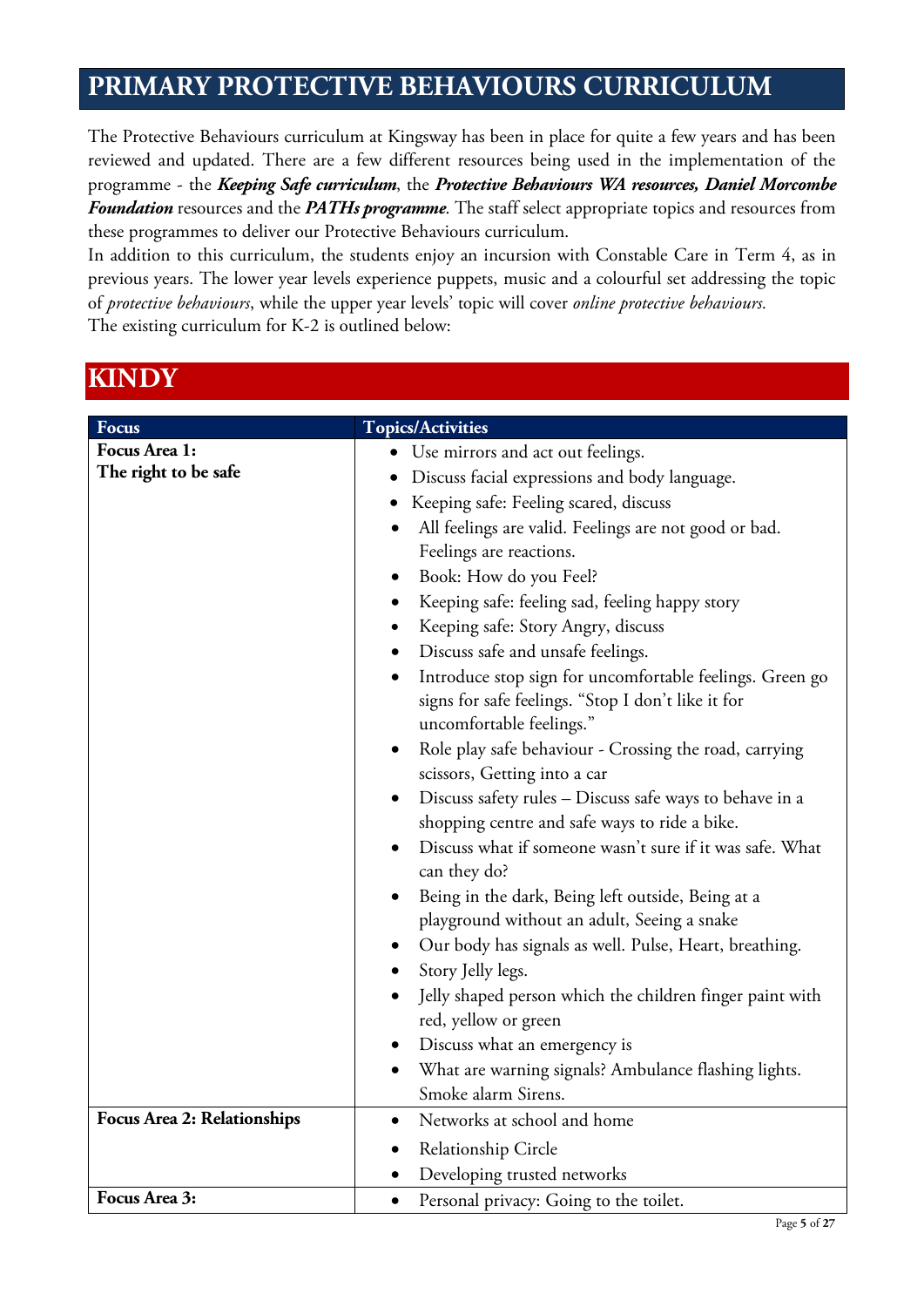| Focus                           | <b>Topics/Activities</b>                        |
|---------------------------------|-------------------------------------------------|
| Recognising and reporting abuse | Personal privacy: Getting changed.<br>$\bullet$ |
|                                 | Safe and unsafe touching                        |
|                                 | Safe and unsafe secrets                         |
| Focus Area 4:                   | • Problem solving strategies                    |
| <b>Protective Strategies</b>    | Assertiveness                                   |
|                                 | Resilience                                      |
|                                 | Persistence                                     |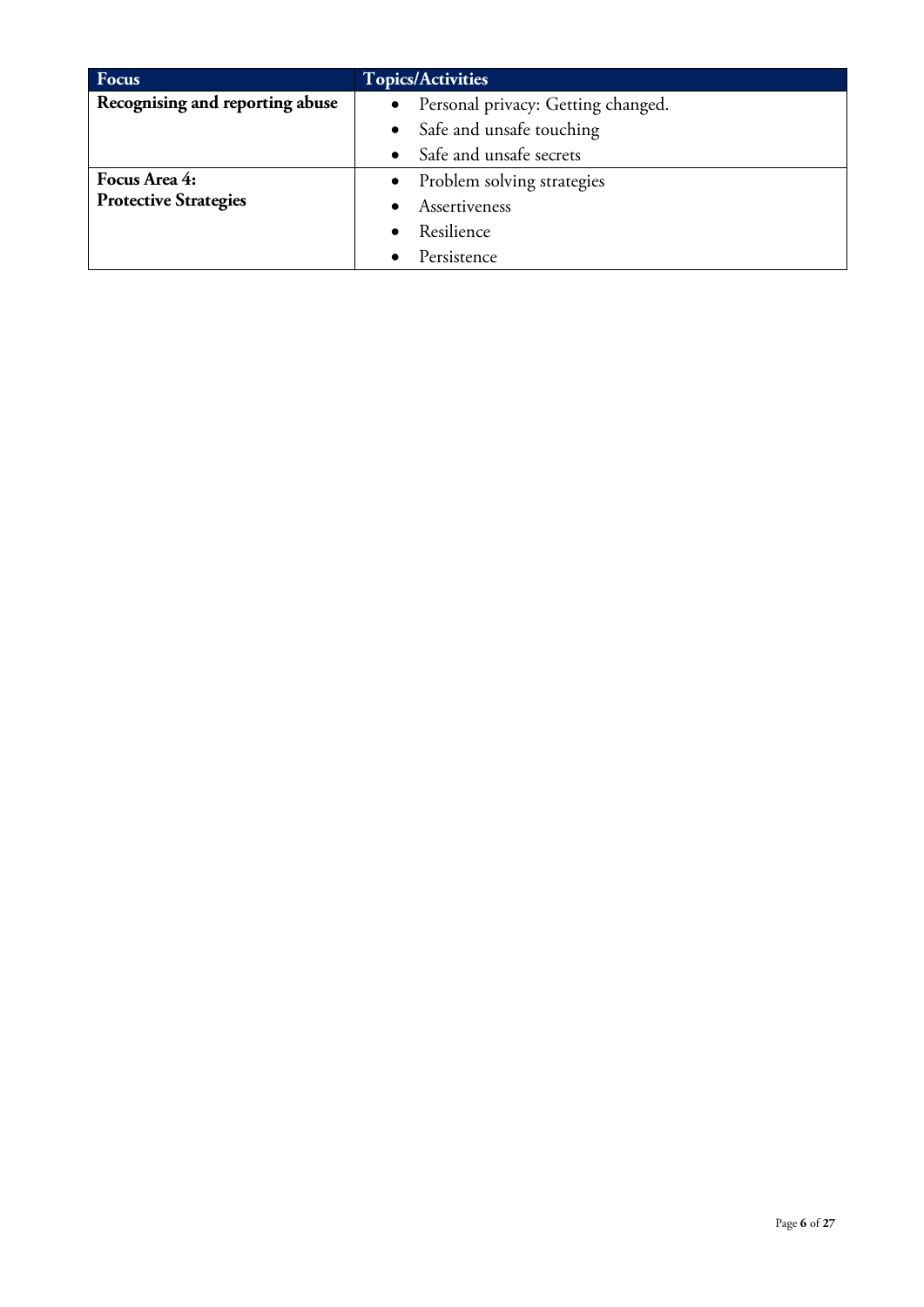## **PRE-PRIMARY**

| Focus                              | <b>Topic/Activities</b>                                          |
|------------------------------------|------------------------------------------------------------------|
| Focus Area 1:                      | We All Have Feelings<br>$\bullet$                                |
| The right to be                    | Feeling Happy                                                    |
| safe                               | Feeling Sad                                                      |
|                                    | Characters' feelings                                             |
|                                    | Different feelings<br>$\bullet$                                  |
|                                    | Strategies to identify feelings                                  |
|                                    | Miming feelings                                                  |
|                                    | Introducing warning signs                                        |
|                                    | Signs                                                            |
|                                    | Warning signs                                                    |
|                                    | How do we make it safe?                                          |
|                                    | Stories about being safe                                         |
|                                    | Identifying a safe place                                         |
|                                    | <b>Risk-taking and Emergencies</b>                               |
|                                    | Defining unsafe                                                  |
|                                    | Unsafe situations                                                |
|                                    | Defining an emergency                                            |
|                                    | Personal emergency                                               |
| Focus Area 2:                      | Exploring the meaning of trust<br>$\bullet$                      |
| Relationships                      | Developing a personal network                                    |
|                                    | People I don't know who might help<br>$\bullet$                  |
|                                    | Understanding bullying                                           |
|                                    | Dealing with bullying behaviour                                  |
|                                    | Fair and Unfair                                                  |
| Focus Area 3:                      | <b>Body Awareness</b>                                            |
| Recognising and<br>reporting abuse | Personal Space                                                   |
|                                    | Names for Parts of the Body                                      |
|                                    | Meaning of private<br>$\bullet$                                  |
|                                    | Our whole body is private                                        |
|                                    | Touching that is 'ok'                                            |
|                                    | Defining secrets                                                 |
|                                    | Recognising unsafe secrets                                       |
|                                    | Tricks and trust                                                 |
|                                    | Cybersafety                                                      |
| Focus Area 4:<br>Protective        | Problem-Solving Strategies with emphasis on telling<br>$\bullet$ |
| <b>Strategies</b>                  | Remembering personal details                                     |
|                                    | Revisiting trusted networks                                      |
|                                    | Saying No                                                        |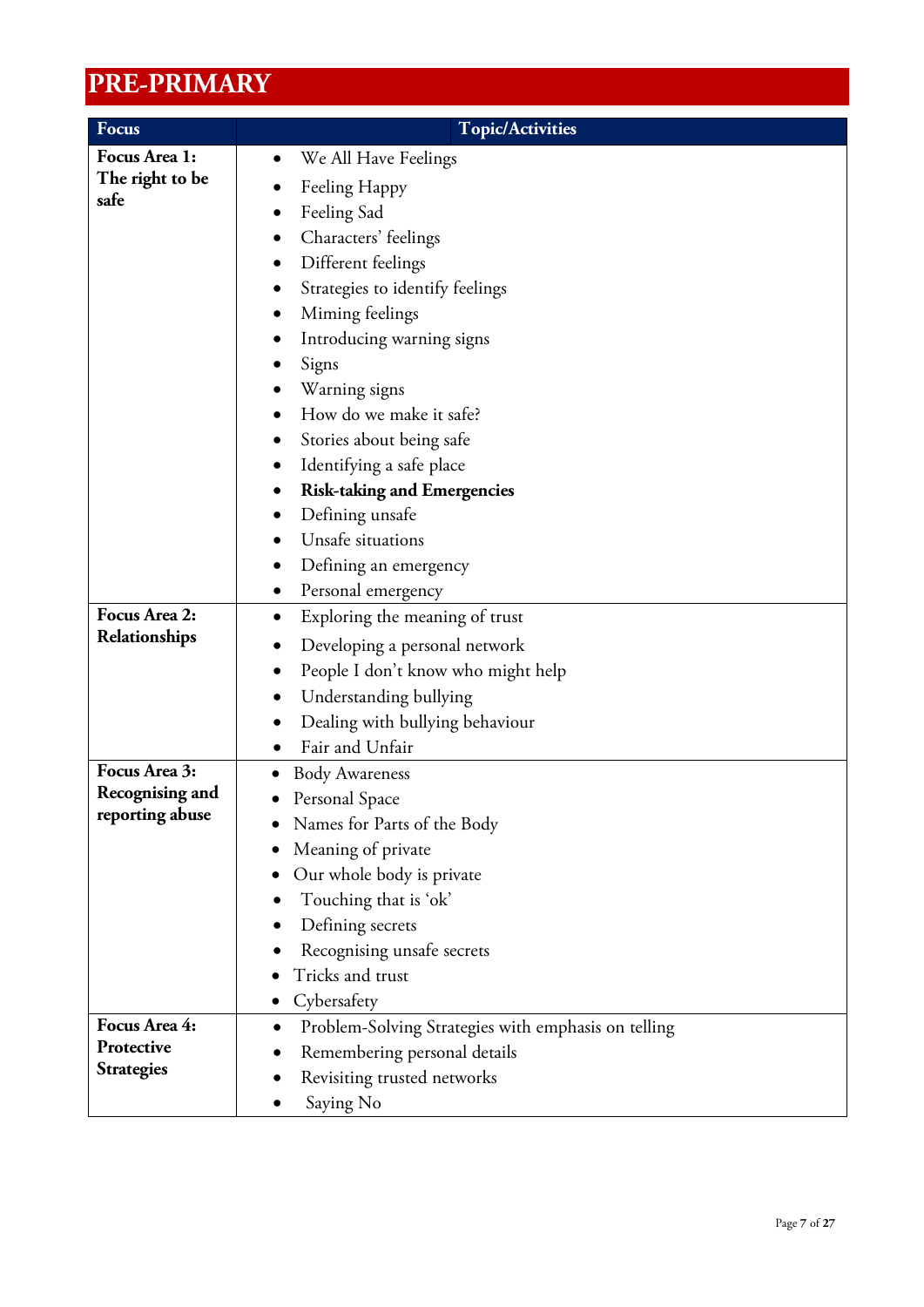| Focus                | <b>Topics/Activities</b>                                                                                                                                                                                                                                                                                                     |
|----------------------|------------------------------------------------------------------------------------------------------------------------------------------------------------------------------------------------------------------------------------------------------------------------------------------------------------------------------|
| Focus Area 1:        | Discuss: What are feelings? Why do we have them? Are they                                                                                                                                                                                                                                                                    |
| The right to be safe | helpful? Do we need self-control with some feelings?                                                                                                                                                                                                                                                                         |
|                      | When I'm Feeling Book series by Trace Marone (Kind,                                                                                                                                                                                                                                                                          |
|                      | loved, happy)                                                                                                                                                                                                                                                                                                                |
|                      | Discuss youtube clips/story and brainstorm other positive<br>feelings (happy, thoughtful, calm, excited, pleased, encouraged,<br>curious, joyful, brave, proud, persistent, peaceful, patient)                                                                                                                               |
|                      | 'Students share when they felt each feeling and why.<br>What do we do if we aren't sure what a person is feeling?                                                                                                                                                                                                            |
|                      | As per Week 1 but looking at negative feelings (anger,                                                                                                                                                                                                                                                                       |
|                      | frustration, embarrassed, annoyance, shy, disappointed, lonely,<br>proud, impatient, worried/anxious, stubborn)                                                                                                                                                                                                              |
|                      | I feel Angry Story "When I'm Feeling" Book series by Trace                                                                                                                                                                                                                                                                   |
|                      | Marone                                                                                                                                                                                                                                                                                                                       |
|                      | (angry, scared)                                                                                                                                                                                                                                                                                                              |
|                      | Discuss what we do when we feel negative feelings $-$ It's ok to<br>have negative feelings but it's not healthy to stay in them or sin                                                                                                                                                                                       |
|                      | because of them.                                                                                                                                                                                                                                                                                                             |
|                      | How would you feel? Similarities and Differences                                                                                                                                                                                                                                                                             |
|                      | Smartboard Pics: Display pictures. Ask Students to write on                                                                                                                                                                                                                                                                  |
|                      | the board how they would feel.                                                                                                                                                                                                                                                                                               |
|                      | When children share negative feelings ask, "What could you do<br>to change that situation?                                                                                                                                                                                                                                   |
|                      | How Do You Feel? (colour the face to show how you feel –<br>discuss with a small group to see how they would feel and why)<br>Choose a feeling. Draw with permanent marker onto A3 white<br>$\bullet$<br>card (leaving space at the top for 'hair'). Use mirrors to look at<br>self and include as many details as possible. |
|                      |                                                                                                                                                                                                                                                                                                                              |
|                      | Self control, Turtle, Traffic lights, Solutions Circles                                                                                                                                                                                                                                                                      |
|                      | Read selected stories from PATHS to illustrate each point.<br>Discuss. Go for walk around school to see where Solution                                                                                                                                                                                                       |
|                      | Circles and Friendship benches are.                                                                                                                                                                                                                                                                                          |
|                      | Role play in each area.                                                                                                                                                                                                                                                                                                      |
|                      | Workbook: It's Your Choice                                                                                                                                                                                                                                                                                                   |
|                      | Sometimes I feel lots of feelings at the same time                                                                                                                                                                                                                                                                           |
|                      | Brainstorm feelings discussed from previous terms. Include:                                                                                                                                                                                                                                                                  |
|                      | situations that these feelings arise, show that feeling on your<br>face.                                                                                                                                                                                                                                                     |
|                      | Read story from this week's Bible lesson. What might the                                                                                                                                                                                                                                                                     |
|                      | characters have been feeling? Could they have been feeling                                                                                                                                                                                                                                                                   |
|                      | more than 1 feeling at a time?                                                                                                                                                                                                                                                                                               |
|                      | When have you felt more than 1 feeling at a time?                                                                                                                                                                                                                                                                            |
|                      |                                                                                                                                                                                                                                                                                                                              |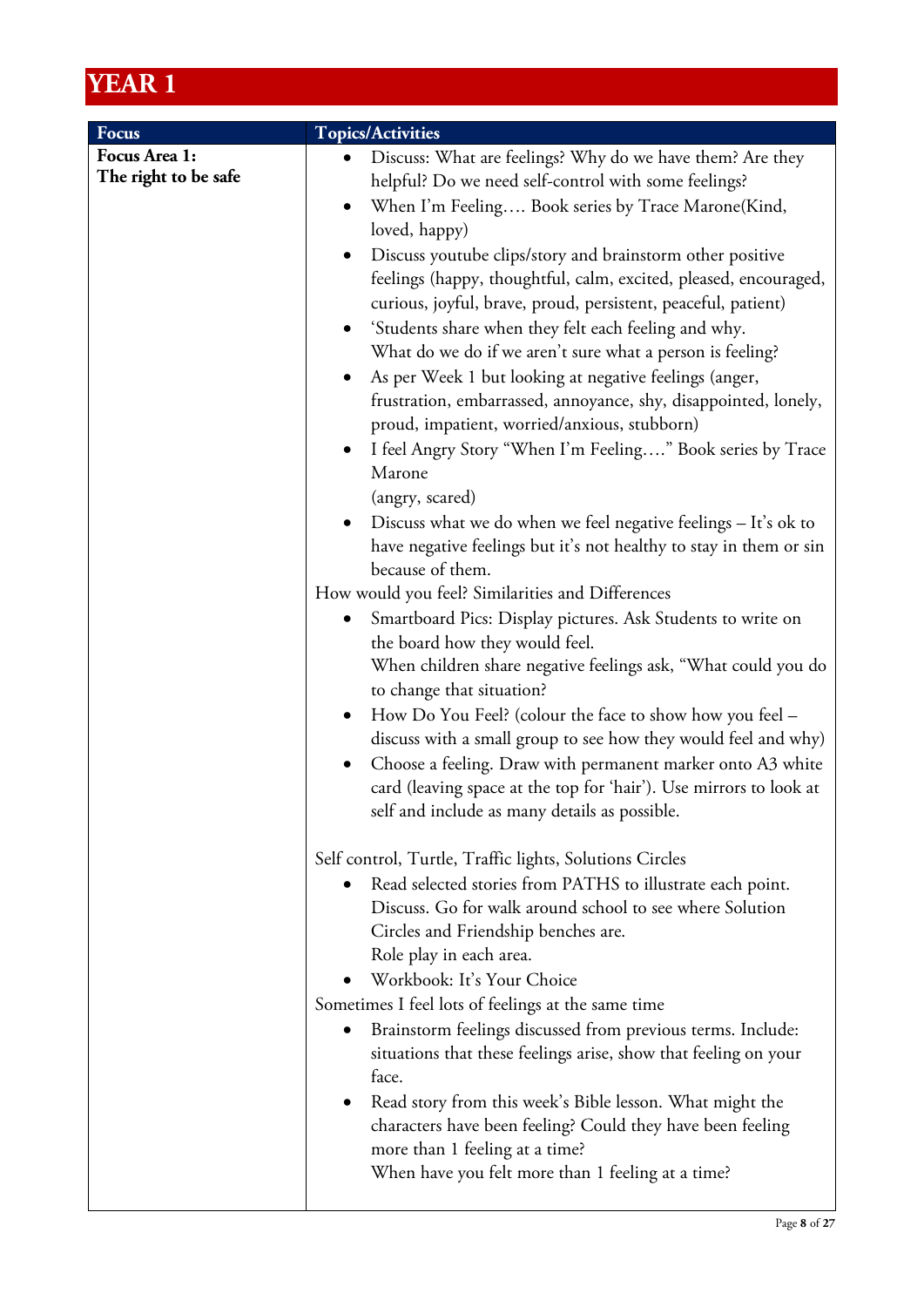| <b>Focus</b>                     | <b>Topics/Activities</b>                                            |
|----------------------------------|---------------------------------------------------------------------|
|                                  | Read "Jelly Legs." Discuss.                                         |
|                                  | Workbook: Demonstrate and complete Body Signals page                |
|                                  | Make 3 layered jelly.<br>$\bullet$                                  |
|                                  | Discuss the children in Jelly Legs at the slide and the tunnel -    |
|                                  | We should never do something that makes us feel unsafe even         |
|                                  | if our friends enjoy that activity or want us to do it.             |
| Focus Area 2:                    | What do you do if you feel unsafe at Church, the shops, at<br>٠     |
| Relationships                    | home, visiting friends?                                             |
|                                  | <b>Trust and Networks</b>                                           |
|                                  | <b>Trust Tree</b>                                                   |
|                                  | School Network<br>$\bullet$                                         |
|                                  | Youtube Stories Read Aloud                                          |
|                                  | Being Bullied                                                       |
|                                  | The Recess Queen                                                    |
|                                  | Howard B Wigglebottom Learns About Bullying<br>$\bullet$            |
|                                  | Discuss each story: feelings and behaviour related to bullying<br>٠ |
|                                  | and being bullied, what to do to be safe again                      |
|                                  | <b>Bystander Bullies</b>                                            |
|                                  | Read Book: Jungle Bullies                                           |
| Focus Area 3:                    | I Can Think Of Ways To Stay Safe - Safe Touch, Tricky People        |
| <b>Recognising and reporting</b> | Present a variety of situations where someone might not feel        |
| abuse                            | safe (alone in a shop, being asked to go on a rollercoaster, being  |
|                                  | tickled or pushed over, inappropriate touch, etc), include          |
|                                  | 'Tricky People' (People who try to trick us into unsafe             |
|                                  | situations) and discuss:                                            |
|                                  | What can we do to feel safe? (We all have a right to feel safe)     |
|                                  | What if something scary or embarrassing has happened?               |
|                                  | (There's nothing too awful that we can't tell someone we trust)     |
|                                  | We don't give up speaking up until we have been helped              |
|                                  | Brainstorm other safety strategies                                  |
|                                  | Read "Little Red Riding Hood' special version and discuss.          |
| Focus Area 4:                    | Strategies for Keeping Safe<br>$\bullet$                            |
| <b>Protective Strategies</b>     | Remembering personal details                                        |
|                                  | Revisiting trusted networks                                         |
|                                  | Problem-solving scenarios                                           |
|                                  | Choosing strategies for staying safe                                |
|                                  | Persistence                                                         |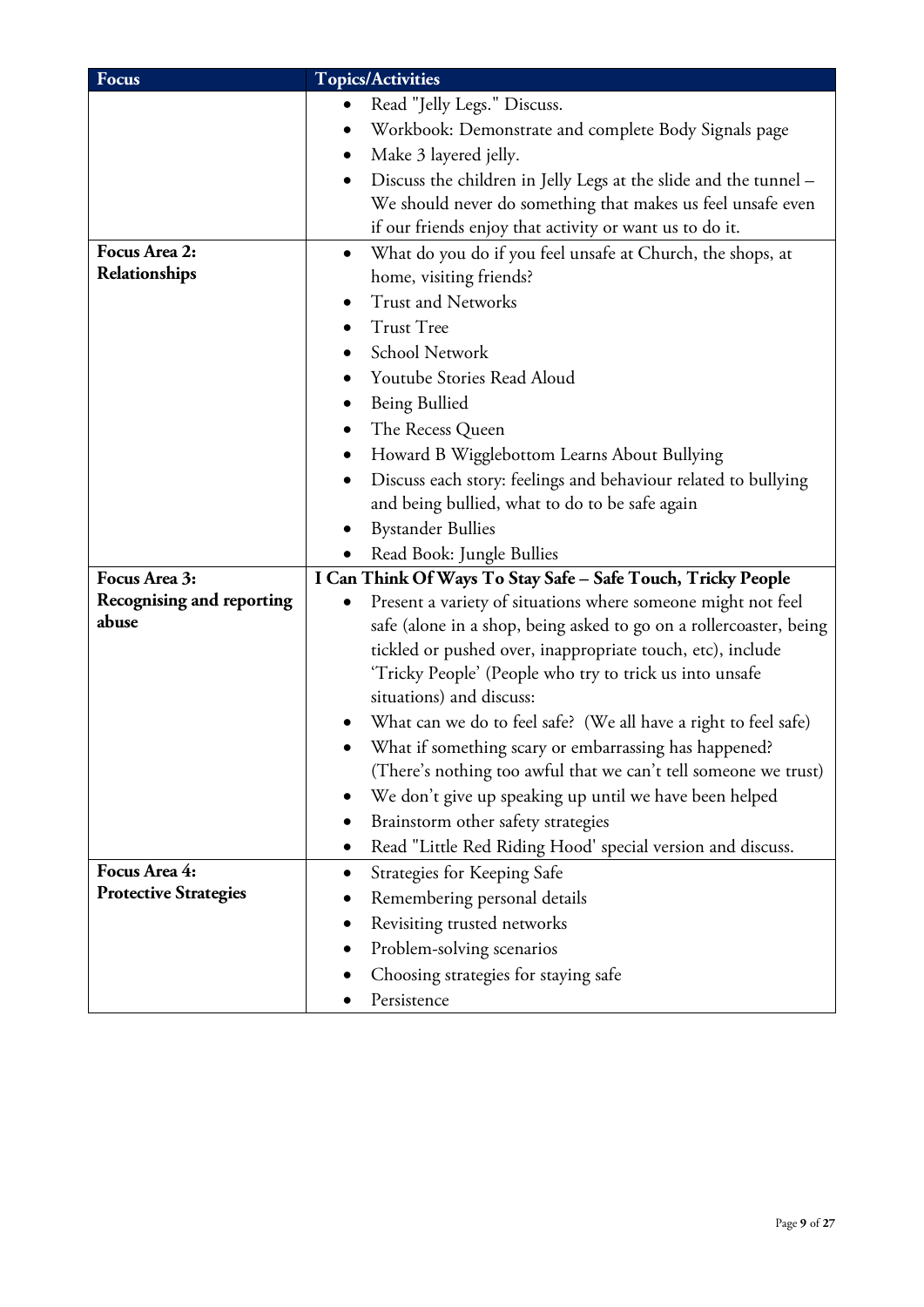| Activities                                                                 |
|----------------------------------------------------------------------------|
| Children to understand why it is important to understand<br>$\bullet$      |
| emotions and how it can impact on others' feelings.                        |
| How we can feel safe with our own feelings?<br>$\bullet$                   |
| How we can make it safe for others when we can identify how<br>٠           |
| we are feeling and share in a non-confrontational manner.                  |
| Read Text: "When I'm Feeling Happy". (Trace Moroney)<br>$\bullet$          |
| Show "Emotions"; chart. Students identify and describe<br>٠                |
| emotions.                                                                  |
| Read Text: "When I'm Feeling Sad". (Trace Moroney)<br>$\bullet$            |
| Review "Emotions" chart. Show pictures/ drawings/ cards of<br>$\bullet$    |
| feelings. Brainstorm what they represent.                                  |
| Discuss "sad" feelings at home, school and in the community;<br>$\bullet$  |
| things that may onset this feeling.                                        |
| Read Text: "When I'm Feeling Angry". (Trace Moroney)                       |
| Read Text: "When I'm Feeling Scared". (Trace Moroney)<br>$\bullet$         |
| Talk about things that people fear (real fears e.g the dark)<br>$\bullet$  |
| versus imaginary fears (fear of monsters).                                 |
| "Being Safe/ Warning signs"                                                |
| Read and discuss text: "Jelly Legs". (Colin Varney)<br>$\bullet$           |
| Discuss where and when the characters feel safe and unsafe,                |
| how they feel, and the actions that are associated with the                |
| feeling of safety.                                                         |
| Examine the following: When we feel relaxed, comfortable<br>$\bullet$      |
| and have a sense of well-being, we are generally feeling safe.             |
| When we are feeling frightened, worried, confused and tense,               |
| we are feeling unsafe.                                                     |
| Children create a shared meaning for the word safe. They                   |
| identify feelings that they associate with safety, and reflect             |
| upon and discuss places where they are safe, people they are               |
| safe with, things they do when they are feeling safe, and                  |
| devices and protective devices that are used in our community              |
| to keep us safe.                                                           |
| Students discuss some "safe/ unsafe" feelings they experience<br>$\bullet$ |
| each day and warning signs of "safe" and "unsafe" behaviours;              |
| and body signals.                                                          |
| "These are my body signals." Children identify and record                  |
| some body messages                                                         |
| Discuss how some rules can be broken in personal emergencies We            |
| can:-<br>tell a secret                                                     |
| do "dobbing"                                                               |
| get someone into trouble.                                                  |
| What are some personal emergencies one might experience?                   |
|                                                                            |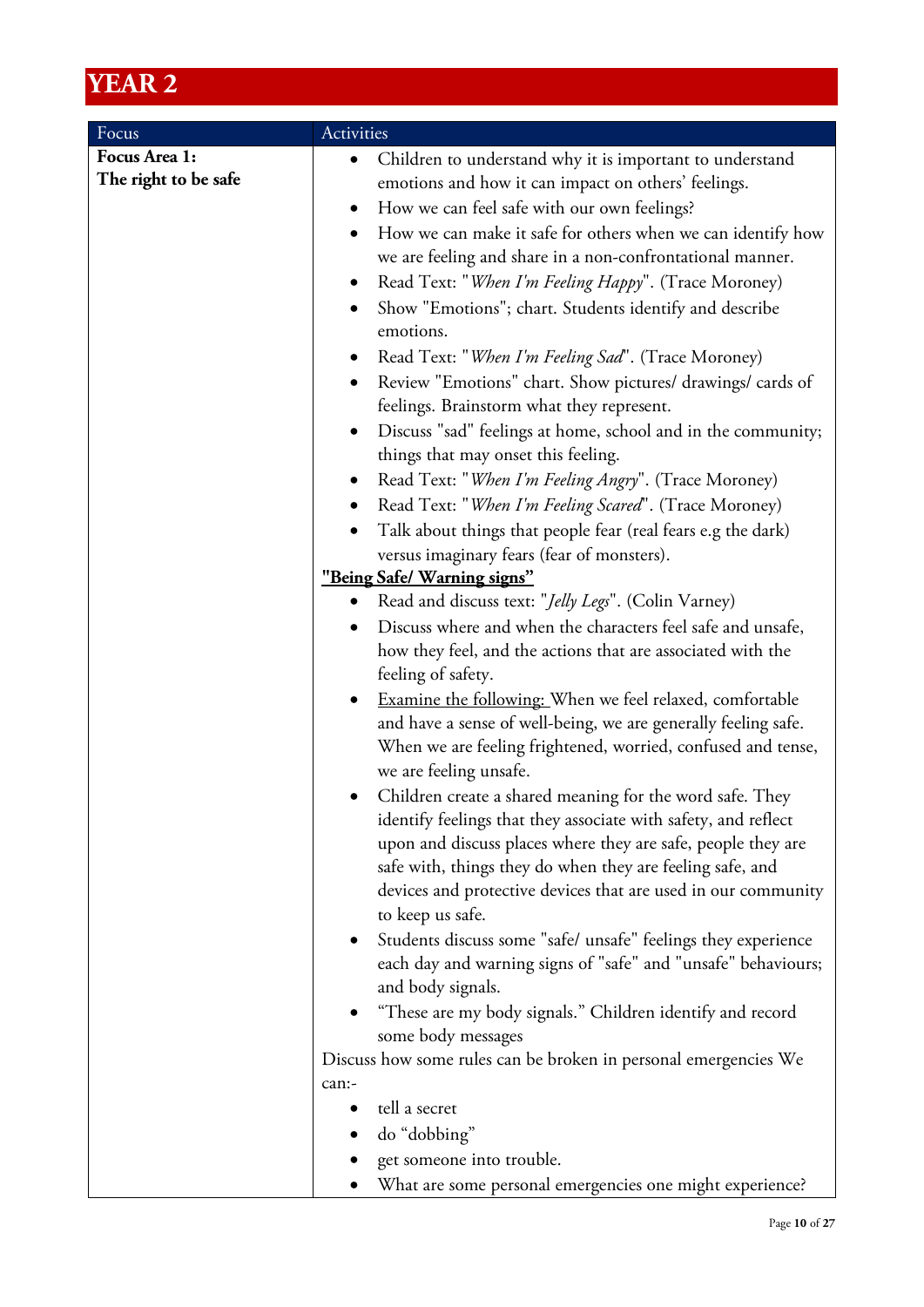| Focus                              | Activities                                                                                                                                        |
|------------------------------------|---------------------------------------------------------------------------------------------------------------------------------------------------|
|                                    | What rules can we break then?<br>$\bullet$                                                                                                        |
|                                    | Other possible actions                                                                                                                            |
|                                    | Practise and rehearse how to make a triple-zero call.                                                                                             |
|                                    | Identifying situations that need the help of emergency<br>$\bullet$                                                                               |
|                                    | services.                                                                                                                                         |
| <b>Focus Area 2: Relationships</b> | Use and abuse of power<br>$\bullet$                                                                                                               |
|                                    | To demonstrate the language of safety model the use of non-<br>$\bullet$<br>blaming statements in everyday situations See following<br>examples.  |
|                                    | Encourage children to use "I feel" or "I am"                                                                                                      |
|                                    | <b>Bullying</b><br>Read Book: Willy the wimp by Anthony Browne. Use words                                                                         |
|                                    | fair and unfair to describe the bullying and behavior                                                                                             |
|                                    | associated with use and abuse of power.                                                                                                           |
|                                    | Children brainstorm what a person who bullies does to hurt                                                                                        |
|                                    | another person as a class                                                                                                                         |
|                                    | Dealing with bullying: See Appendix 4 Anti-bullying: whole                                                                                        |
|                                    | site strategies.<br>Children sit in a circle and state what they think would be the<br>best actions for someone to take to stop someone bullying. |
|                                    | Use a similar grid as below to capture the responses.                                                                                             |
|                                    | Discuss school's policy on bullying.                                                                                                              |
|                                    | Discuss fair and unfair situations.<br>$\bullet$                                                                                                  |
|                                    | Use Fair and Unfair Activity Cards.                                                                                                               |
|                                    | Introducing the concept of power.                                                                                                                 |
|                                    | Tell children that sometimes when someone is unfair it is                                                                                         |
|                                    | called "having power over another person". Link to above                                                                                          |
|                                    | activity. Discussion                                                                                                                              |
|                                    | Explore the meaning of trust.                                                                                                                     |
|                                    | Read Book: Finders Keepers for Franklin or Franklin Fibs.                                                                                         |
|                                    | Introduce - We can help ourselves to be safe by talking to people we                                                                              |
|                                    | <u>trust.</u>                                                                                                                                     |
|                                    | Who are some people that might be trusted? parents/<br>٠<br>caregivers; teachers; doctor; police officer; relatives; friends.                     |
|                                    | What qualities might they have? Good listener; helpful; kind;<br>$\bullet$                                                                        |
|                                    | does things to help; takes care of children; keeps them safe.                                                                                     |
|                                    | Who are some people we do not know who may be able to<br>$\bullet$                                                                                |
|                                    | help keep us safe? Eg lost in a shopping centre- shop assistant,                                                                                  |
|                                    | police, security officer, information centre. These people can                                                                                    |
|                                    | be identified by a name badge, a uniform or an identity card.                                                                                     |
|                                    | Developing a personal network-Model how trusting<br>$\bullet$                                                                                     |
|                                    | relationships can change. Class brainstorms the different                                                                                         |
|                                    | people that could be on a network (eg people with whom they                                                                                       |
|                                    | feel close, whom they consider to be important, who are their                                                                                     |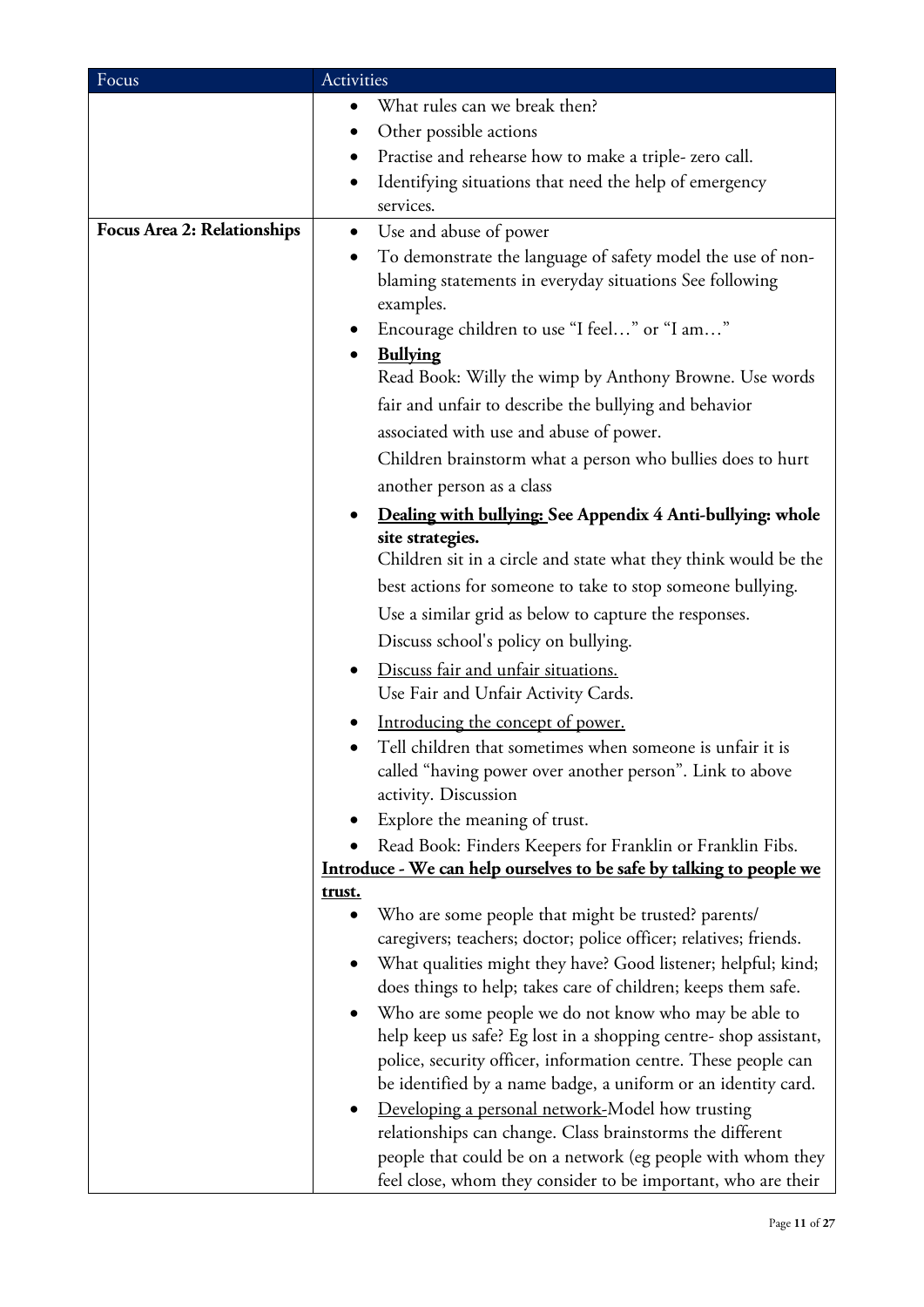| Focus                            | Activities                                                                                                 |
|----------------------------------|------------------------------------------------------------------------------------------------------------|
|                                  | friends, and who will listen to them, believe them and will do<br>something to help them feel safe again.) |
|                                  | Practise and rehearse how to make a triple-zero call.                                                      |
|                                  | Identifying situations that need the help of emergency<br>$\bullet$                                        |
|                                  | services.                                                                                                  |
| Focus Area 3:                    | Introduce Relationships Circle and make links to Touching<br>$\bullet$                                     |
| <b>Recognising and reporting</b> | in relationships circle                                                                                    |
| abuse                            | Ask "How do we demonstrate these relationships?" Different                                                 |
|                                  | discriminators include a handshake, hugs, a kiss, a cuddle and                                             |
|                                  | a wave. What if we don't want a cuddle, a tickle, a hug or a                                               |
|                                  | kiss from someone in the 'close to me circle'? - responses                                                 |
|                                  | possible: tell the person, ask someone else to tell the person.                                            |
|                                  |                                                                                                            |
|                                  | Online Safety.                                                                                             |
|                                  | Discuss with children some rules for internet use. Use poster                                              |
|                                  | on CyberRules.                                                                                             |
|                                  | Rules may include:                                                                                         |
|                                  | 1. Protect private information- names, addresses, phone<br>numbers, photos.                                |
|                                  | 1. Be safe; know the risks- things you may see; people you                                                 |
|                                  | may contact; things you may be encouraged to try.                                                          |
|                                  | 2. Get help-Have an adult nearby if you feel scared or                                                     |
|                                  | worried.                                                                                                   |
|                                  | 3. Use good manner online- Do not bully others and tell if                                                 |
|                                  | someone tries to bully you.                                                                                |
|                                  | Think carefully- Before taking action on the internet.<br>4.                                               |
| Focus Area 4:                    | Strategies for keeping safe<br>$\bullet$                                                                   |
| <b>Protective Strategies</b>     | Review of personal details, trusted networks                                                               |
|                                  | Problem-solving different scenarios                                                                        |
|                                  | Practicing and roleplaying assertive communication and<br>saying 'no'                                      |
|                                  | Persistence                                                                                                |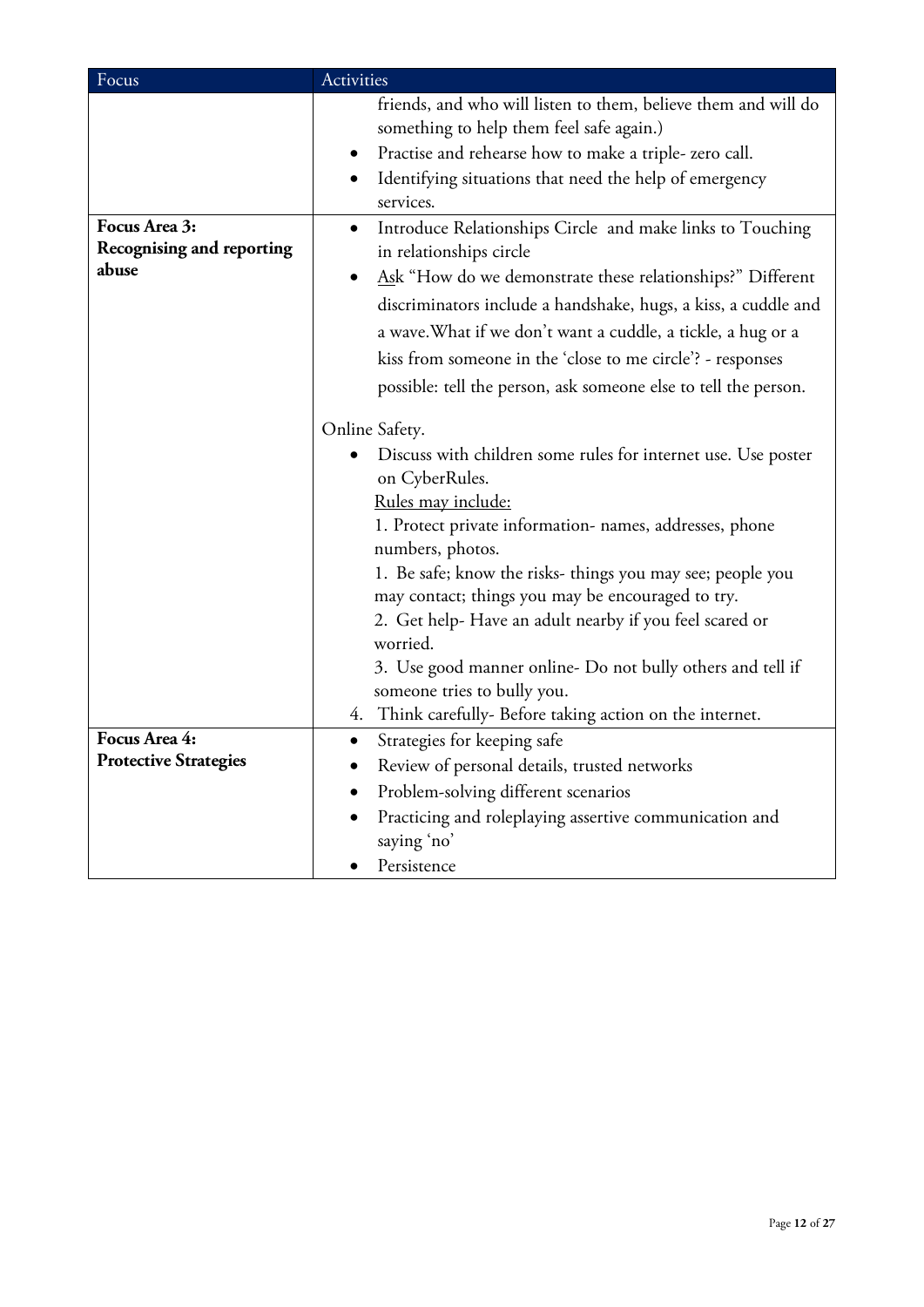| Focus                              | Activities                                                             |
|------------------------------------|------------------------------------------------------------------------|
| Focus Area 1:                      | Resilience                                                             |
| The right to be safe               | FEELINGS - We all have the right to feel safe                          |
|                                    | Coping                                                                 |
|                                    | Problem-solving and relationships                                      |
|                                    | Definition of safety.                                                  |
|                                    |                                                                        |
|                                    | Mind map of Personal Safety<br>$\bullet$                               |
|                                    | Safety web activity. Ball of twine/wool. Pass around "safety<br>means" |
|                                    | Discuss Protective vs protection.<br>$\bullet$                         |
|                                    | Describe early warning signs or 'body messages' that someone           |
|                                    | might have in an unsafe situation.                                     |
|                                    | View 'Inside Out'                                                      |
|                                    | Discuss feelings - Begin discussion of different types of<br>$\bullet$ |
|                                    | feelings. - Mixed feelings, changing feelings, confused                |
|                                    | feelings, uncomfortable feelings.                                      |
|                                    | Managing Uncomfortable Feelings (C&C)<br>$\bullet$                     |
|                                    | Role play with 'Inside Out' characters.                                |
|                                    | Start feelings word wall/board<br>$\bullet$                            |
|                                    | Pose the question, how do we know when we are not safe?<br>$\bullet$   |
|                                    | Y or X chart – combine knowledge of feelings and body                  |
|                                    | messages.                                                              |
|                                    | Relaxation/meditation mindfulness                                      |
|                                    | Use a mind map to explore                                              |
|                                    | Scary but fun (rollercoaster)                                          |
|                                    | Scary but not fun (injection)                                          |
|                                    | Scary, not fun, not safe (being lost)                                  |
|                                    | Discussion situations and how to identity if they are safe or          |
|                                    | unsafe.                                                                |
|                                    | Look at school's emergency procedures                                  |
|                                    | Discuss other possible signs of an emergency/not being safe.           |
|                                    | Flags, sirens,                                                         |
|                                    | Read chicken little and discuss what might have helped the             |
|                                    | character deal with the emergency better?                              |
|                                    | Discuss personal emergency                                             |
| <b>Focus Area 2: Relationships</b> | RIGHTS and RESPONSIBILITIES - definition<br>$\bullet$                  |
|                                    | Complete sheet – my rights and responsibilities                        |
|                                    | <b>Bullying</b>                                                        |
|                                    | Discuss 'bully busters' and what to do.                                |
|                                    | Explore and establish the definition of Power.                         |
|                                    | <b>Power Scenarios</b>                                                 |
|                                    |                                                                        |
|                                    | Bulldog, panda, Mouse - in terms of power                              |
|                                    | Define tricks/bribes/pressure - refer to power                         |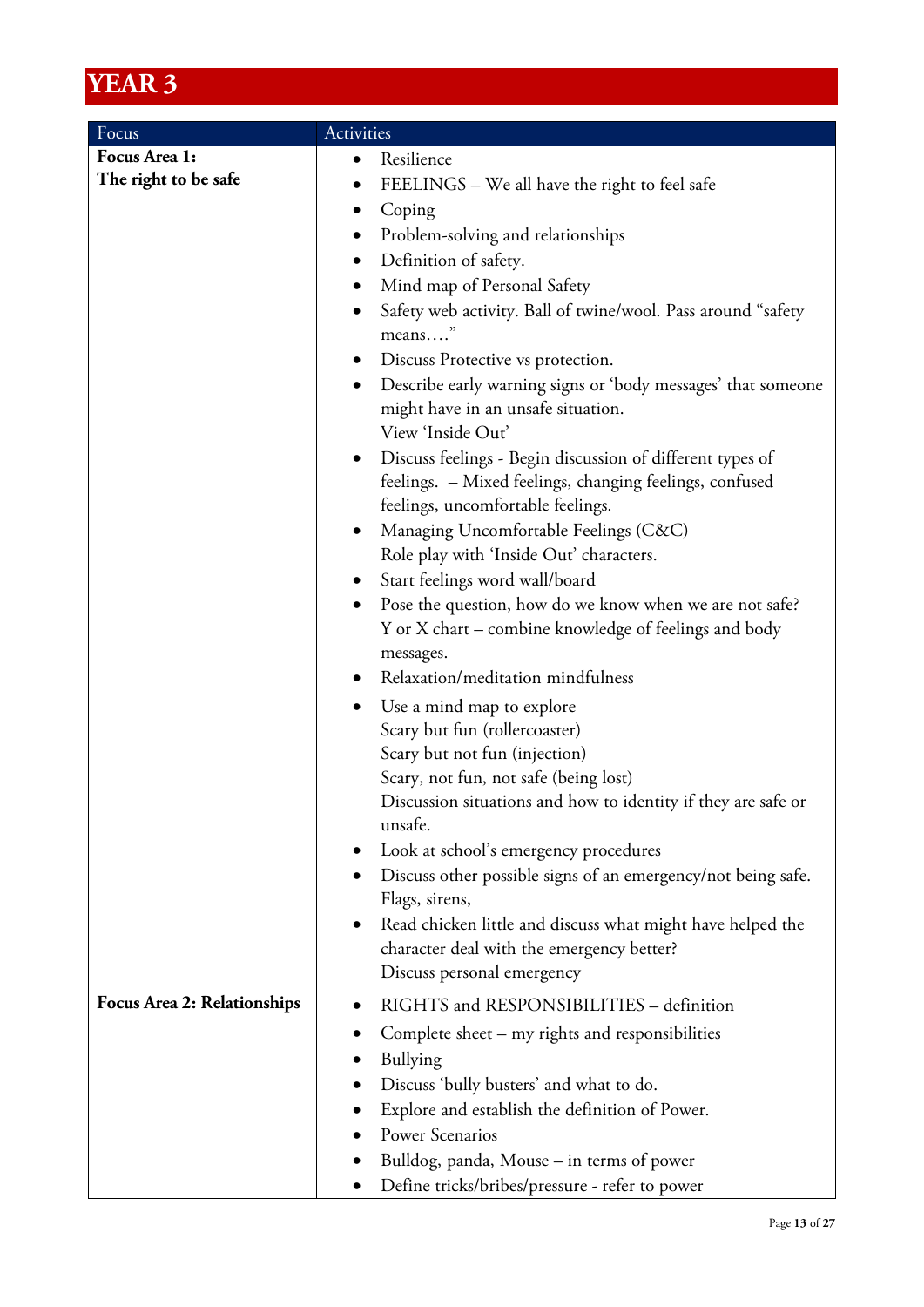| Focus                                               | <b>Activities</b>                                                                                                                                                                                                                                                                                                                                                                                                                                                                                                      |
|-----------------------------------------------------|------------------------------------------------------------------------------------------------------------------------------------------------------------------------------------------------------------------------------------------------------------------------------------------------------------------------------------------------------------------------------------------------------------------------------------------------------------------------------------------------------------------------|
| Focus Area 3:<br>Recognising and reporting<br>abuse | Theme: WE can help ourselves to be safe by talking to people<br>$\bullet$<br>we trust.<br>Trust Walk Activity - define trust<br>$\bullet$<br>Relationships Circle/Personal Network<br>Discuss Compliments – Compliment circle. I like the way__<br>$does \_\_\$<br>Discuss identity<br>$\bullet$<br>Lesson 26 PATHS - We Are All Unique<br>Privacy and the body<br>Recognising abuse – safe and unsafe secrets<br>Cyber safety – media classifications, television programmes,<br>photos and digital images, magazines |
| Focus Area 4:<br><b>Protective Strategies</b>       | Strategies for keeping safe – helpful and unhelpful thinking<br>$\bullet$<br>and problem solving<br><b>Review Network</b><br>Persistence                                                                                                                                                                                                                                                                                                                                                                               |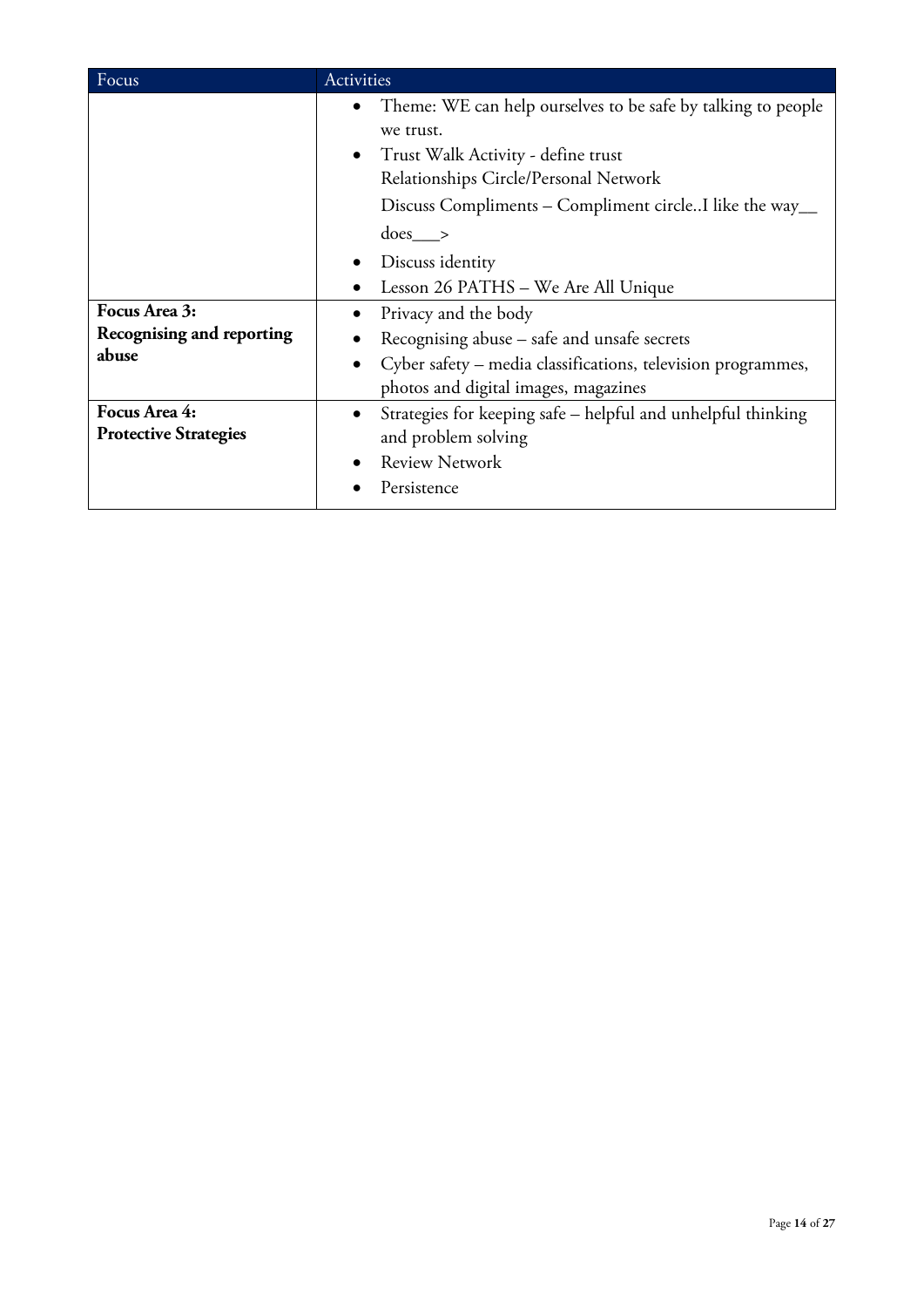| Focus                                                      | Activities                                                                                                                                                                                                                                                                                                                                                                                                                                                                                                                                                                                                                                             |  |
|------------------------------------------------------------|--------------------------------------------------------------------------------------------------------------------------------------------------------------------------------------------------------------------------------------------------------------------------------------------------------------------------------------------------------------------------------------------------------------------------------------------------------------------------------------------------------------------------------------------------------------------------------------------------------------------------------------------------------|--|
| Focus Area 1:<br>The right to be safe                      | Family Communication<br>$\bullet$<br><b>PATHS Kid (Complimenting)</b><br>٠<br><b>Cooperative Learning Skills</b><br>The Golden Rule<br><b>Problem Solving and the Golden Rule</b><br><b>Feelings Review</b><br>$\bullet$<br><b>Recognizing and Controlling Anger</b><br>$\bullet$<br><b>Calm or Relaxed, Tense</b><br>Learning activities: Focus Area 1 [The Right to Feel Safe]<br>Explore the Concept of Safety.<br>Early Warning Signs.<br>Understanding of different feelings we have<br>$\bullet$<br>'What is safe?"<br>Discuss with students the following feelings. Mixed Feelings,<br>٠<br>Confused Feelings, Changing Feelings, Uncomfortable |  |
|                                                            | Feelings.<br><b>Risk-taking and emergencies</b><br>$\bullet$                                                                                                                                                                                                                                                                                                                                                                                                                                                                                                                                                                                           |  |
| <b>Focus Area 2: Relationships</b>                         | Understanding rights and responsibilities - in relationships<br>$\bullet$<br>Identity and relationships - Gender stereotyping,<br>$\bullet$<br>Relationship Circle, unsafe behaviour<br>Power in Relationships. - Identify the type of power used.<br>Positive or abusive.<br>Was the power used in a responsible manner or an abusive<br>$\bullet$<br>manner? Tricks and bribes<br><b>Trust and Networks</b>                                                                                                                                                                                                                                          |  |
| Focus Area 3:<br><b>Recognising and reporting</b><br>abuse | Privacy and the body<br>$\bullet$<br>Recognising and reporting Abuse<br><b>Cyber safety</b><br>٠                                                                                                                                                                                                                                                                                                                                                                                                                                                                                                                                                       |  |
| Focus Area 4:<br><b>Protective Strategies</b>              | Strategies for Keeping Safe - Assertive responses, problem-<br>$\bullet$<br>solving<br>Network review<br>Persistence                                                                                                                                                                                                                                                                                                                                                                                                                                                                                                                                   |  |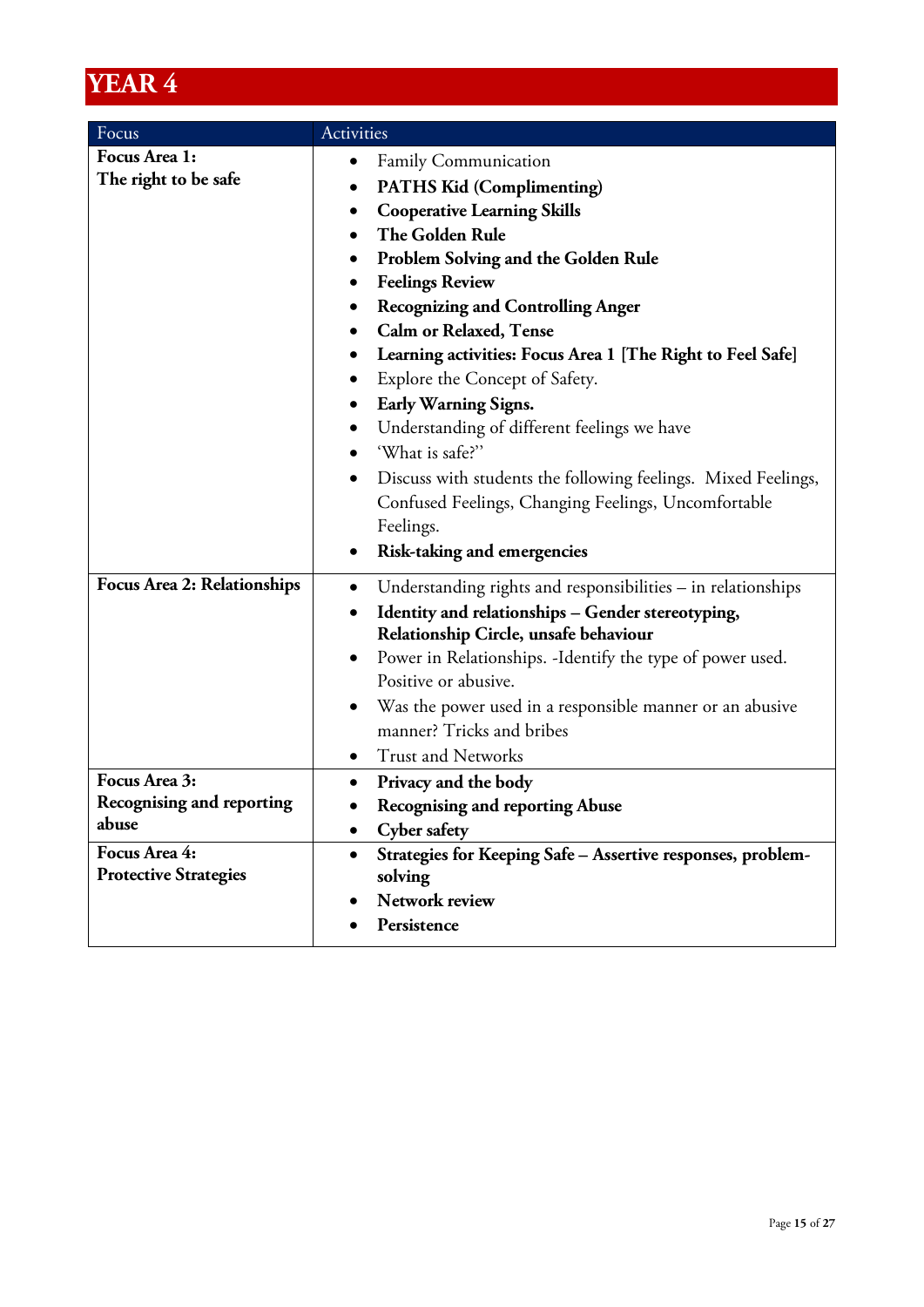| Focus                                     | Activities                                                                                               |  |  |
|-------------------------------------------|----------------------------------------------------------------------------------------------------------|--|--|
| Focus Area 1:                             | <b>ALL ABOUT US</b><br>$\bullet$                                                                         |  |  |
| The right to be safe                      | Discussion and work around similarities and differences                                                  |  |  |
|                                           | Problem Solving 1: Meetings and the Golden Rule                                                          |  |  |
|                                           | to review problem-solving steps; (intro PS meetings into class                                           |  |  |
|                                           | on an 'as needed' basis).                                                                                |  |  |
|                                           | <b>Specific-</b> to model the steps of the Problem Solving Poster,                                       |  |  |
|                                           | and to discuss ways to calm down and handle stress.                                                      |  |  |
|                                           | <b>Ways to Calm Down</b><br>$\bullet$                                                                    |  |  |
|                                           | To discuss the effects of stress on behaviour; to reinforce the                                          |  |  |
|                                           | importance of self-control.                                                                              |  |  |
|                                           | <b>Specific objectives -</b> To provide skilled practise in one way of                                   |  |  |
|                                           | calming down; to discuss how our level of stress is related to                                           |  |  |
|                                           | our method of self-control.                                                                              |  |  |
|                                           | <b>CALM, RELAXED OR TENSE</b>                                                                            |  |  |
|                                           | Learning to relate abstract feeling concepts to personal                                                 |  |  |
|                                           | experiences; to introduce additional methods for calming                                                 |  |  |
|                                           | down.                                                                                                    |  |  |
|                                           | Specific Objectives - to review feelings of CALM OR                                                      |  |  |
|                                           | RELAXED OR TENSE; to identify physical signs of feeling                                                  |  |  |
|                                           | tense and relaxed; to learn a muscle relaxation exercise that                                            |  |  |
|                                           | is helpful in reducing stress and tension; to practise deep<br>belly breathing as a way of calming down. |  |  |
|                                           | THE RIGHT TO BE SAFE<br>$\bullet$                                                                        |  |  |
|                                           | Everyone has the right to feel safe                                                                      |  |  |
|                                           | Early Warning Signs                                                                                      |  |  |
|                                           | Feelings- a <i>feelings</i> ; scale' before to evaluate our feelings.                                    |  |  |
|                                           |                                                                                                          |  |  |
| Focus Area 2: Relationships               | Rights and responsibilities                                                                              |  |  |
|                                           | Healthy and unhealthy relationships                                                                      |  |  |
|                                           | Power in relationships                                                                                   |  |  |
|                                           | <b>Review of Trust and Networks</b>                                                                      |  |  |
|                                           |                                                                                                          |  |  |
| Focus Area 3:                             | Privacy and the body<br>$\bullet$                                                                        |  |  |
| <b>Recognising and reporting</b><br>abuse | Puberty, privacy and appropriate touching                                                                |  |  |
|                                           | Recognising abuse and what to do                                                                         |  |  |
|                                           | Cyber safety                                                                                             |  |  |
| Focus Area 4:                             | Discussion and work around similarities and differences<br>$\bullet$                                     |  |  |
| <b>Protective Strategies</b>              | Problem Solving 1: Meetings and the Golden Rule                                                          |  |  |
|                                           | to review problem-solving steps; (intro PS meetings into class                                           |  |  |
|                                           | on an 'as needed' basis).                                                                                |  |  |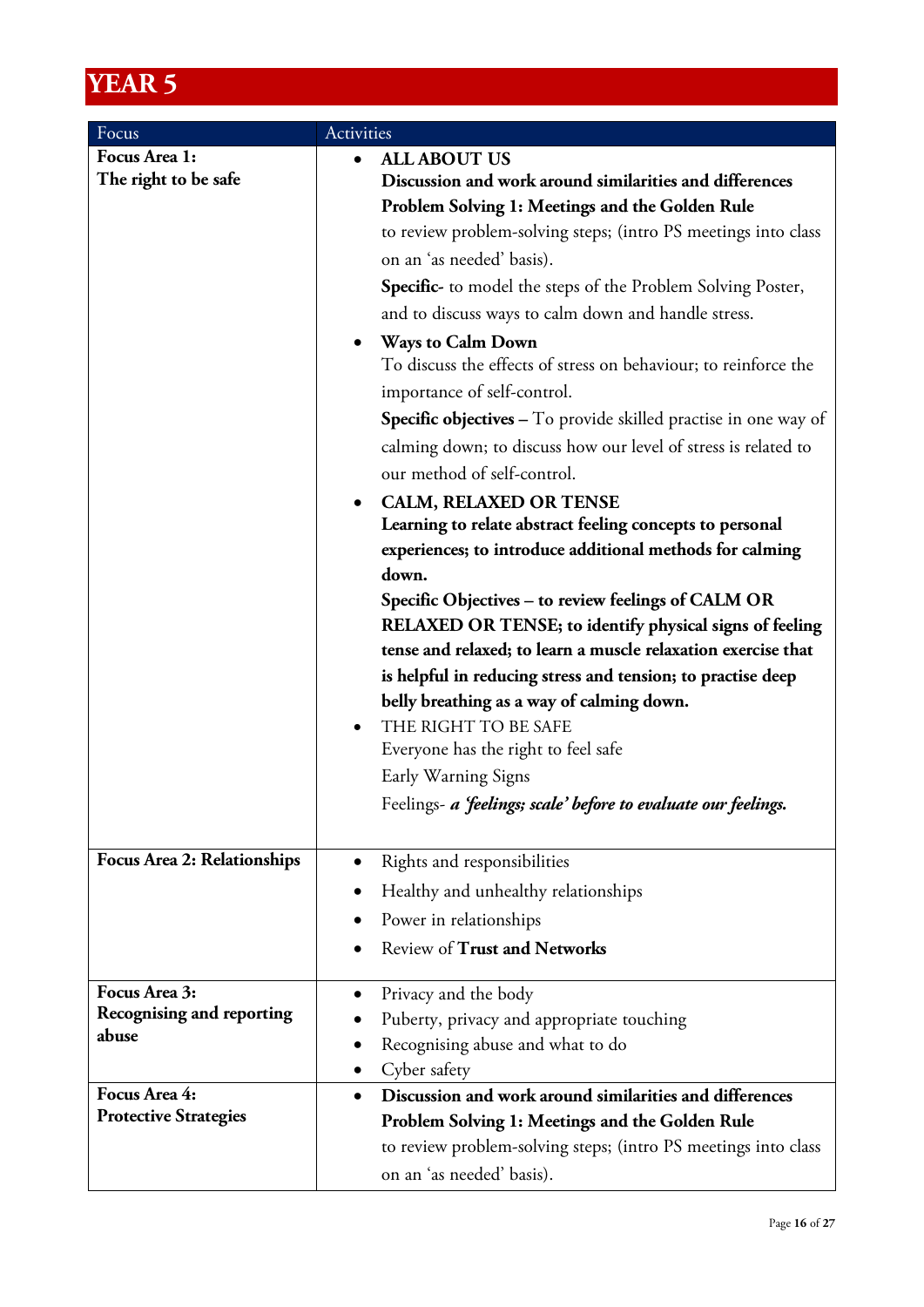| Focus | Activities                                                         |  |
|-------|--------------------------------------------------------------------|--|
|       | <b>Specific-</b> to model the steps of the Problem Solving Poster, |  |
|       | and to discuss ways to calm down and handle stress.                |  |
|       | • Network review                                                   |  |
|       | • Local support networks                                           |  |
|       | Persistence                                                        |  |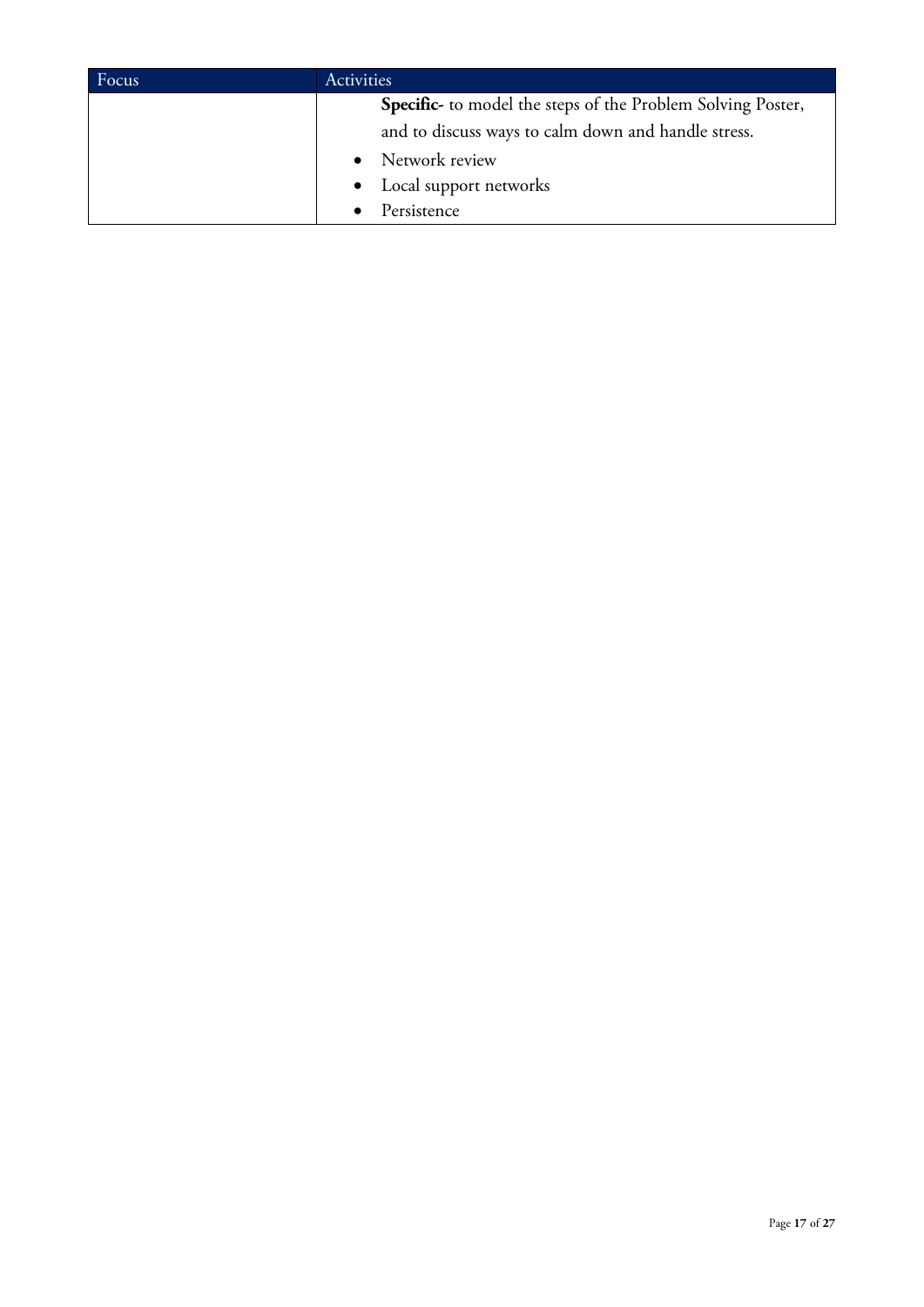| Focus                              | Activities                                                                                                               |  |  |
|------------------------------------|--------------------------------------------------------------------------------------------------------------------------|--|--|
| Focus Area 1:                      | <b>Problem Solving: The Golden Rule</b><br>$\bullet$                                                                     |  |  |
| The right to be safe               | Teach the class the problem solving steps from PATHS                                                                     |  |  |
|                                    | guide lesson 3.                                                                                                          |  |  |
|                                    | Ways to Calm Down<br>$\bullet$                                                                                           |  |  |
|                                    | <b>Calm or Relaxed, Tense</b>                                                                                            |  |  |
|                                    | <b>Ways to Cope with Stress</b>                                                                                          |  |  |
|                                    | <b>Problem Solving</b><br>$\bullet$                                                                                      |  |  |
|                                    | <b>Introduction to Feelings</b>                                                                                          |  |  |
|                                    | Introduce the lesson by discussing different words we use<br>$\bullet$                                                   |  |  |
|                                    | for feelings, for example feeling stressed.<br><b>Feelings Thesaurus I</b>                                               |  |  |
|                                    | Introduce the lesson by reviewing intensity of feelings that                                                             |  |  |
|                                    | we feel. Point out intensity of feelings on the feelings scale                                                           |  |  |
|                                    | poster.                                                                                                                  |  |  |
|                                    | <b>Feelings Thesaurus II</b>                                                                                             |  |  |
|                                    | Review the previous lesson and point out to the Feelings                                                                 |  |  |
|                                    | scale                                                                                                                    |  |  |
|                                    | Learning activities - Early Warning Signs.<br>$\bullet$                                                                  |  |  |
|                                    | Outcomes: Reviewing the concept of Early Warning Signs,                                                                  |  |  |
|                                    | so students recognise physical indicators, signs, unsafe                                                                 |  |  |
|                                    | situations and feelings experienced.                                                                                     |  |  |
|                                    | Part 1: Blurb: My body has signals, which give me messages.<br>$\bullet$                                                 |  |  |
|                                    | Some signals are warning signals.                                                                                        |  |  |
|                                    | Ask students: What do signals do? (Signals give us messages.)                                                            |  |  |
|                                    | Discuss the messages given by each of the above signals.                                                                 |  |  |
|                                    | Introduce EARLY WARNING SIGNS:                                                                                           |  |  |
|                                    | Body signals could include: Bouncy tummy, squirmy tummy,                                                                 |  |  |
|                                    | lumpy tummy, warm body, cold-shivery body, sweaty hands,                                                                 |  |  |
|                                    | quick breathing, racing heart, frozen heart, smiley face,                                                                |  |  |
|                                    | crying eyes, open eyes, shaky knees.                                                                                     |  |  |
|                                    | Part 2: Exploring different types of feelings.<br>$\bullet$<br>Blurb: our feelings about events or people may change and |  |  |
|                                    | that is okay.                                                                                                            |  |  |
|                                    | Risk-taking and emergencies                                                                                              |  |  |
|                                    |                                                                                                                          |  |  |
|                                    | Defining psychological pressure and manipulation                                                                         |  |  |
| <b>Focus Area 2: Relationships</b> | Rights and responsibilities of a child                                                                                   |  |  |
|                                    | Rights and responsibilities in close relationships                                                                       |  |  |
|                                    | Healthy and Unhealthy relationships                                                                                      |  |  |
|                                    | Power in relationships                                                                                                   |  |  |
|                                    | <b>Trust and Networks</b>                                                                                                |  |  |
|                                    |                                                                                                                          |  |  |
| Focus Area 3:                      | Privacy and the body                                                                                                     |  |  |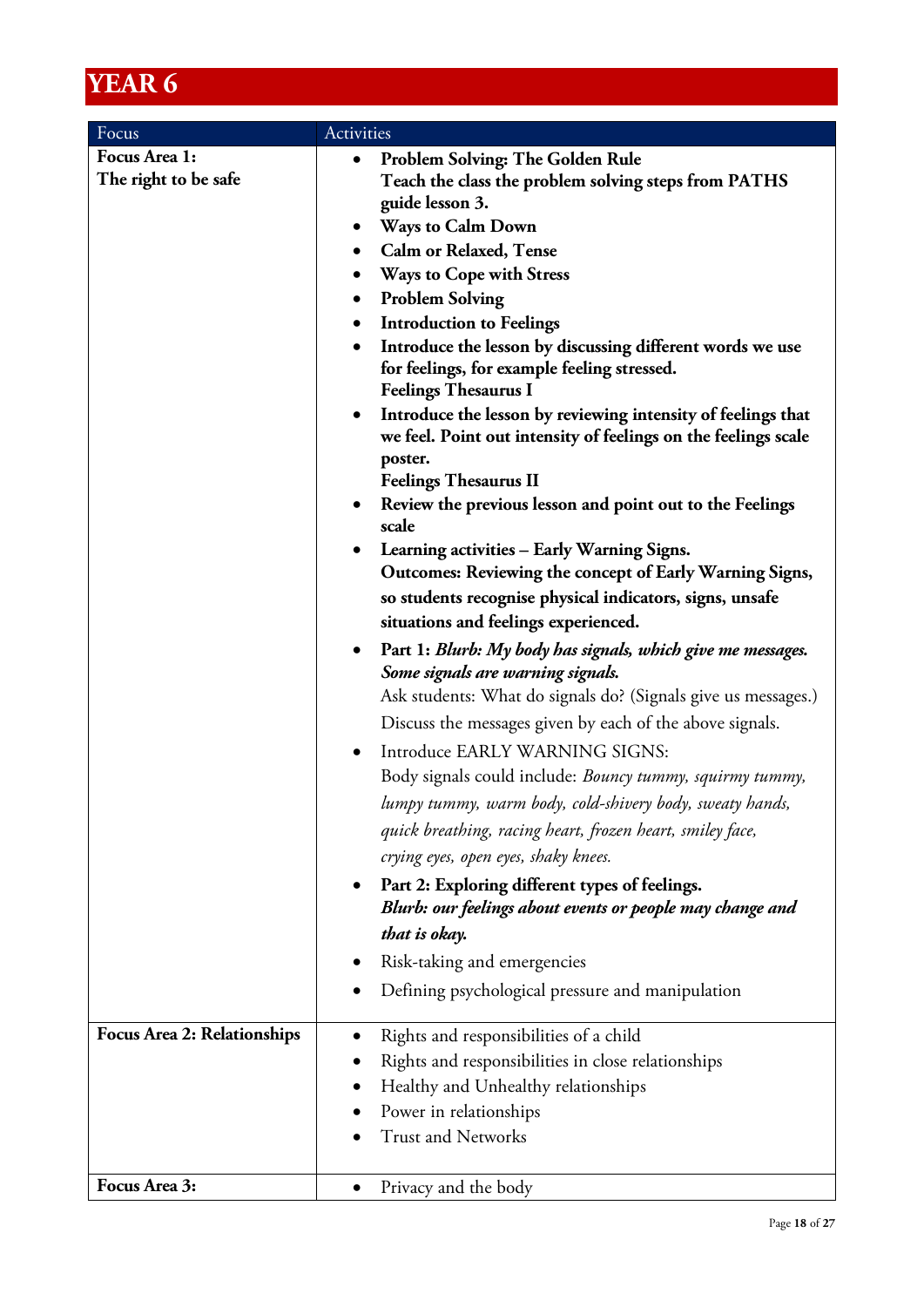| Focus                        | Activities                                            |  |
|------------------------------|-------------------------------------------------------|--|
| Recognising and reporting    | • Defining public and private                         |  |
| abuse                        | • Parts of the body and changes                       |  |
|                              | • Discussion relating to domestic and family violence |  |
|                              | • Bystander intervention                              |  |
| Focus Area 4:                | Strategies for keeping safe - problem-solving         |  |
| <b>Protective Strategies</b> | Explore resilience and the language of resilience     |  |
|                              | • Network review and community support                |  |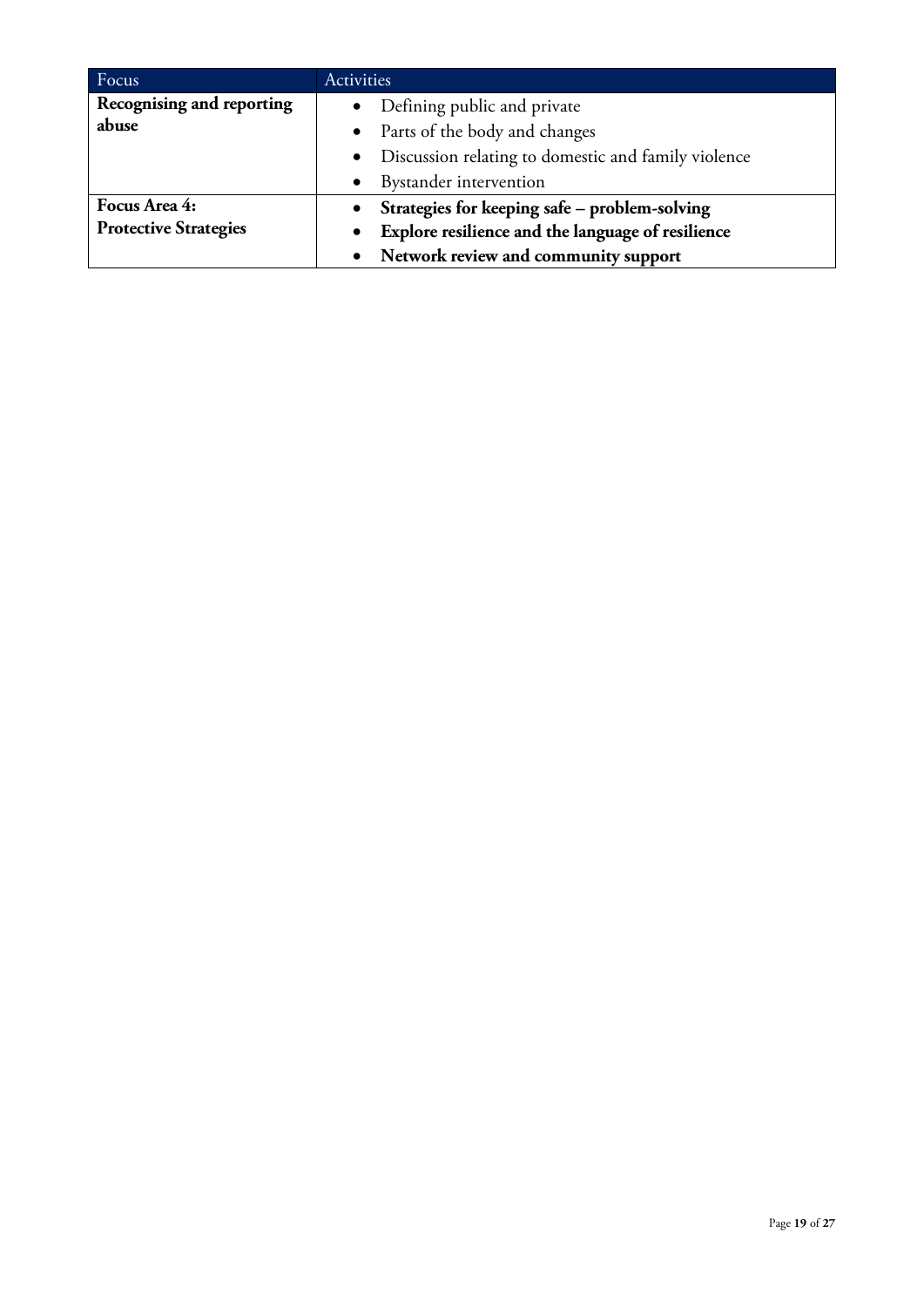# **SECONDARY PROTECTIVE BEHAVIOURS CURRICULUM**

| <b>Focus Area</b>                 | <b>Key Content</b>         | <b>Key Activities</b>     |
|-----------------------------------|----------------------------|---------------------------|
| <b>CHAPTER: MYSELF AND OTHERS</b> |                            |                           |
| Focus Area 1:                     | Developing a sense of self | Exploring self            |
| The right to be safe              |                            | What are my influences    |
|                                   |                            | Spheres of influence      |
| Focus Area 4:                     |                            |                           |
| <b>Protective strategies</b>      | All about you              | Forming your own identity |
|                                   |                            | Who are my trusted people |
|                                   |                            |                           |

| <b>Focus Area</b>      | <b>Key Content</b>   | <b>Key Activities</b>                                                  |
|------------------------|----------------------|------------------------------------------------------------------------|
| <b>CHAPTER: VALUES</b> |                      |                                                                        |
| Focus Area 3:          | What are my values   | Values statements                                                      |
| Recognising and        |                      | Reflecting on value                                                    |
| reporting abuse        |                      |                                                                        |
|                        | Influences on values | Exploring the influences of community, law<br>and family on our values |
|                        | Reflecting on values | Watch short clips of Steve Jobs, Severn<br>Sukuzi and Nick Vujicic     |

| <b>Focus</b> Area            | <b>Key Content</b>              | <b>Key Activities</b>                   |  |  |
|------------------------------|---------------------------------|-----------------------------------------|--|--|
|                              | <b>CHAPTER: RELATING SKILLS</b> |                                         |  |  |
| Focus Area 1:                | Caring and respectful           | Qualities of respectful relationships   |  |  |
| The right to be safe         | relationships                   |                                         |  |  |
|                              |                                 |                                         |  |  |
| Focus Area 4:                | Rights and responsibilities     | Relating to each other role play        |  |  |
| <b>Protective strategies</b> |                                 |                                         |  |  |
|                              | Connecting with people –        | Analysing our connections, qualities of |  |  |
|                              | supportive friendships          | friendships                             |  |  |
|                              |                                 |                                         |  |  |
|                              | Communication; give and         | Applying communication skills           |  |  |
|                              | take                            | Analysing conflict, finding solutions   |  |  |
|                              |                                 |                                         |  |  |
|                              |                                 |                                         |  |  |

| <b>Focus Area</b>        | <b>Key Content</b>   | <b>Key Activities</b>                     |  |
|--------------------------|----------------------|-------------------------------------------|--|
| <b>CHAPTER: BULLYING</b> |                      |                                           |  |
| Focus Area 1:            | Bullying             | What is bullying behaviour                |  |
| The right to be safe     | Recognising bullying | Behaviour wheel of bully tactics          |  |
|                          | behaviours           | Recognising bullying behaviours in others |  |
| Focus Area 2:            |                      |                                           |  |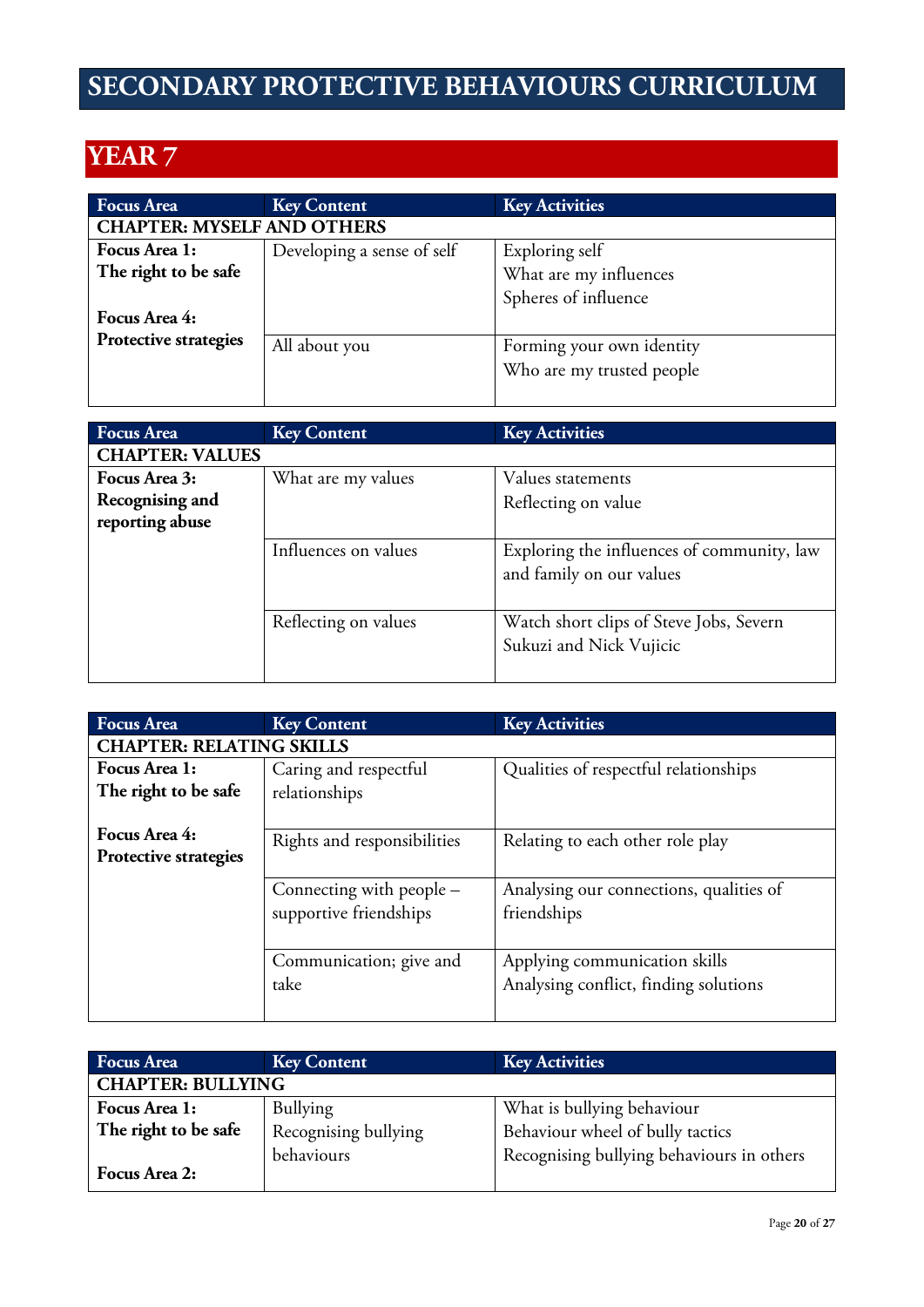| <b>Focus Area</b> | <b>Key Content</b>                 | <b>Key Activities</b>                                                                                    |
|-------------------|------------------------------------|----------------------------------------------------------------------------------------------------------|
| Relationships     | Recognising bullying<br>behaviours | Recognising bullying behaviours in yourself<br>Recognising situations that trigger bullying<br>behaviour |
|                   | Appropriate behaviours             | Appropriately assertive behaviours                                                                       |
|                   | Seeking help                       | Kids Helpline website analysis<br>Stand up for yourself activity                                         |

| <b>Focus Area</b>          | <b>Key Content</b> | <b>Key Activities</b>                       |
|----------------------------|--------------------|---------------------------------------------|
| <b>CHAPTER: RESILIENCE</b> |                    |                                             |
| Focus Area 4:              | What is resilience | Where do I belong                           |
| Protective strategies      | Self-esteem        | Positive self-talk, accepting compliments,  |
|                            |                    | recognising our strengths                   |
|                            |                    |                                             |
|                            | Balanced thinking  | Pessimism vs. optimism, breaking the cycle  |
|                            |                    |                                             |
|                            | Coping             | What can you do to relax, ways to deal with |
|                            |                    | stress                                      |
|                            |                    |                                             |

| <b>Focus Area</b>                      | <b>Key Content</b>                   | <b>Key Activities</b>                                                                                                                   |  |  |
|----------------------------------------|--------------------------------------|-----------------------------------------------------------------------------------------------------------------------------------------|--|--|
|                                        | <b>CHAPTER: CHANGING AND GROWING</b> |                                                                                                                                         |  |  |
| Focus Area 3:                          | Puberty – Managing changes           | Anatomical names for sexual body parts                                                                                                  |  |  |
| Recognising and                        | associated with puberty              |                                                                                                                                         |  |  |
| reporting abuse                        |                                      |                                                                                                                                         |  |  |
| Focus Area 4:<br>Protective strategies | Emotional and social changes         | A sense of belonging – the need to belong<br>Dealing with developmental delay<br>Being resilient                                        |  |  |
|                                        | Seeking help                         | Accessing resources surrounding changes<br>associated with adolescence<br>Accessing resources relating to health advice<br>and concerns |  |  |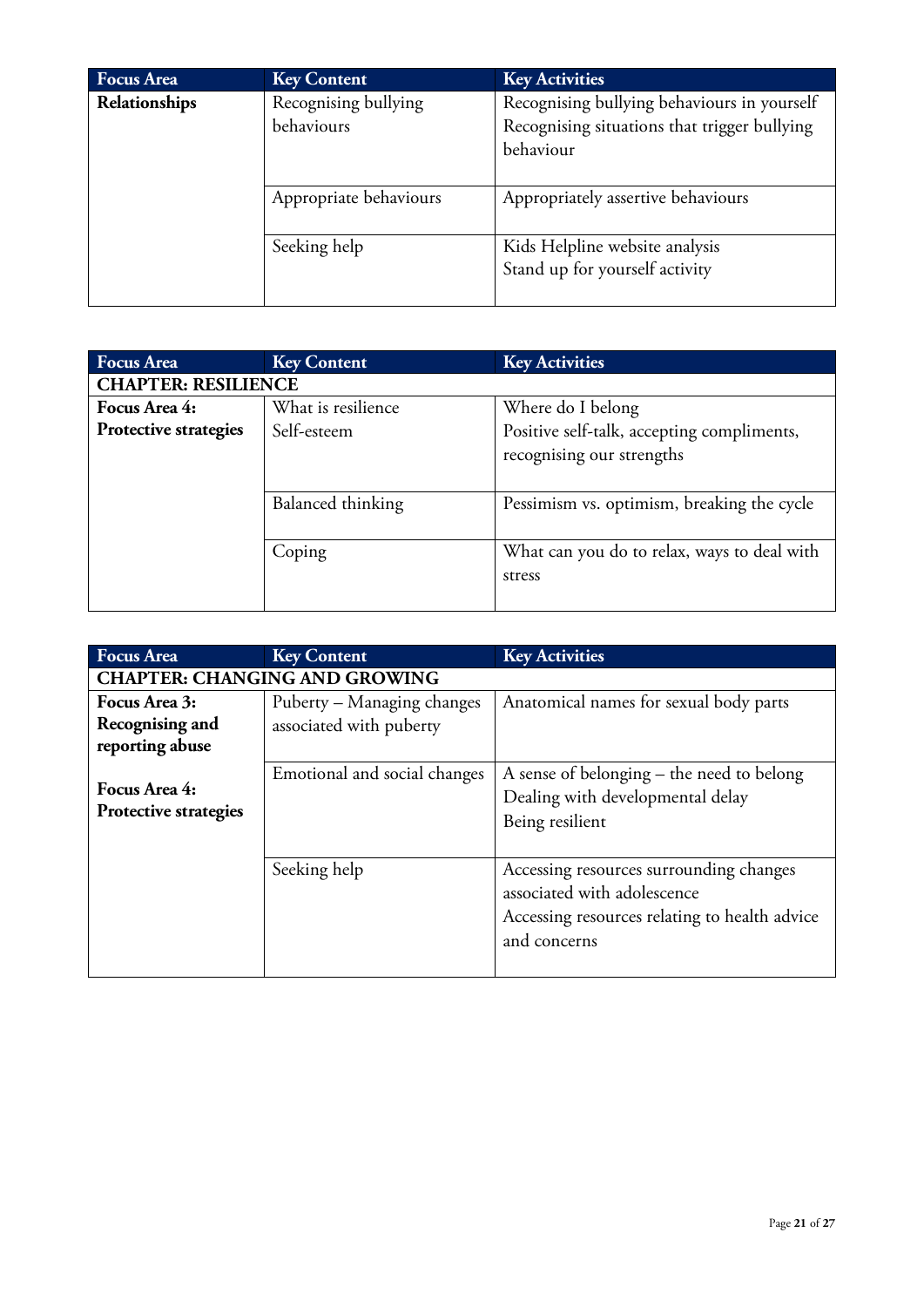| <b>Focus Area</b>             | <b>Key Content</b>    | <b>Key Activities</b>                  |
|-------------------------------|-----------------------|----------------------------------------|
| <b>CHAPTER: MENTAL HEALTH</b> |                       |                                        |
| Focus Area 1:                 | Being healthy         | Dimensions of health                   |
| The right to be safe          |                       | Trusted networks                       |
|                               |                       |                                        |
| Focus Area 4:                 | What is mental health | What is good mental health             |
| Protective strategies         |                       | Maslow's hierarchy of needs            |
|                               |                       | Environmental factors affecting mental |
|                               |                       | health                                 |
|                               |                       | Taking control                         |
|                               |                       |                                        |

| <b>Focus Area</b>           | <b>Key Content</b>            | <b>Key Activities</b>                                             |
|-----------------------------|-------------------------------|-------------------------------------------------------------------|
| <b>CHAPTER: CYBER SENSE</b> |                               |                                                                   |
| Focus Area 3:               | Cyberbullying, signs of, tips | Recognising risks, exploring scenarios,                           |
| Recognising and             | to avoid                      | research activity                                                 |
| reporting abuse             |                               |                                                                   |
| Focus Area 2:               | What to do if you are         | Watch video on bullying and create role play                      |
| Relationships               | cyberbullied, seeking help    | based on issues raised                                            |
|                             | Your digital reputation, tips | Film clip analysis – The Social Network,                          |
|                             | to maintain                   | "Google yourself" activity                                        |
|                             | Online security, e-security   | Explore identity theft, scams, malware<br>How to protect yourself |

| <b>Focus Area</b>               | <b>Key Content</b>       | <b>Key Activities</b>             |
|---------------------------------|--------------------------|-----------------------------------|
| <b>CHAPTER: PERSONAL SAFETY</b> |                          |                                   |
| Focus Area 1:                   | Know your comfort levels | Saying no to friends              |
| The right to be safe            |                          | Saying no to adults               |
|                                 |                          | When to say no                    |
| Focus Area 3:                   |                          |                                   |
| Recognising and                 | What is consent          | Asking for permission             |
| reporting abuse                 |                          | Consent and the law               |
|                                 |                          | Researching the laws              |
| Focus Area 4:                   |                          |                                   |
| Protective strategies           | Safety strategies        | Making clear plans                |
|                                 |                          | Trusting your feelings            |
|                                 |                          | Being observant                   |
|                                 |                          | Mobile phones and awareness       |
|                                 |                          |                                   |
|                                 | Make yourself safe       | Being assertive                   |
|                                 |                          | Tell a trusted, responsible adult |
|                                 |                          | Assessing your safety             |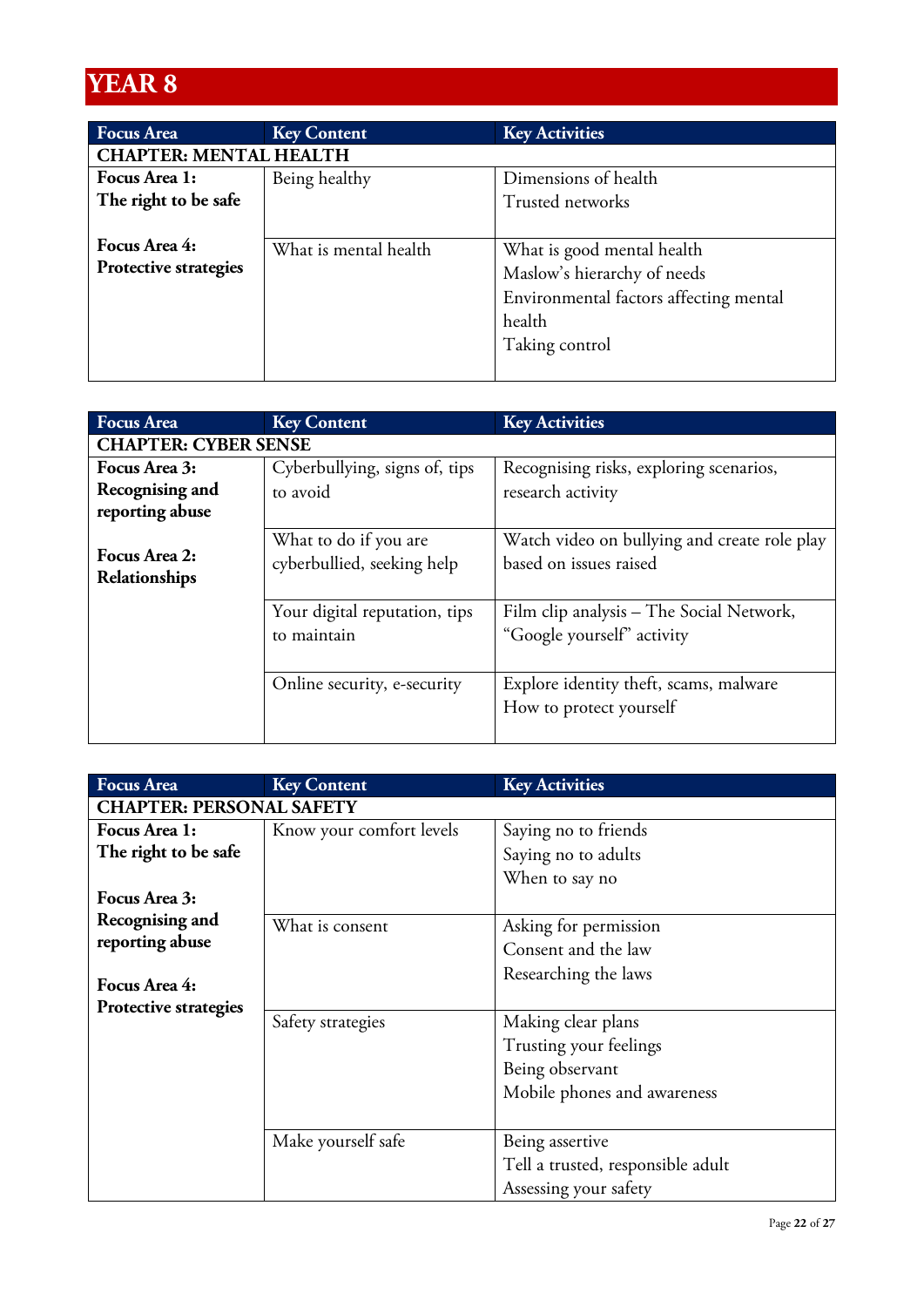| <b>Focus Area</b> | <b>Key Content</b> | <b>Key Activities</b>                                                                                                                  |
|-------------------|--------------------|----------------------------------------------------------------------------------------------------------------------------------------|
|                   |                    | Building a trust network<br>Starting the conversation<br>Peer pressure<br>Aggressive attitudes and behaviours<br>Dealing with pressure |
|                   | Support networks   | Sources of support<br>Adults, government and community<br>organisations                                                                |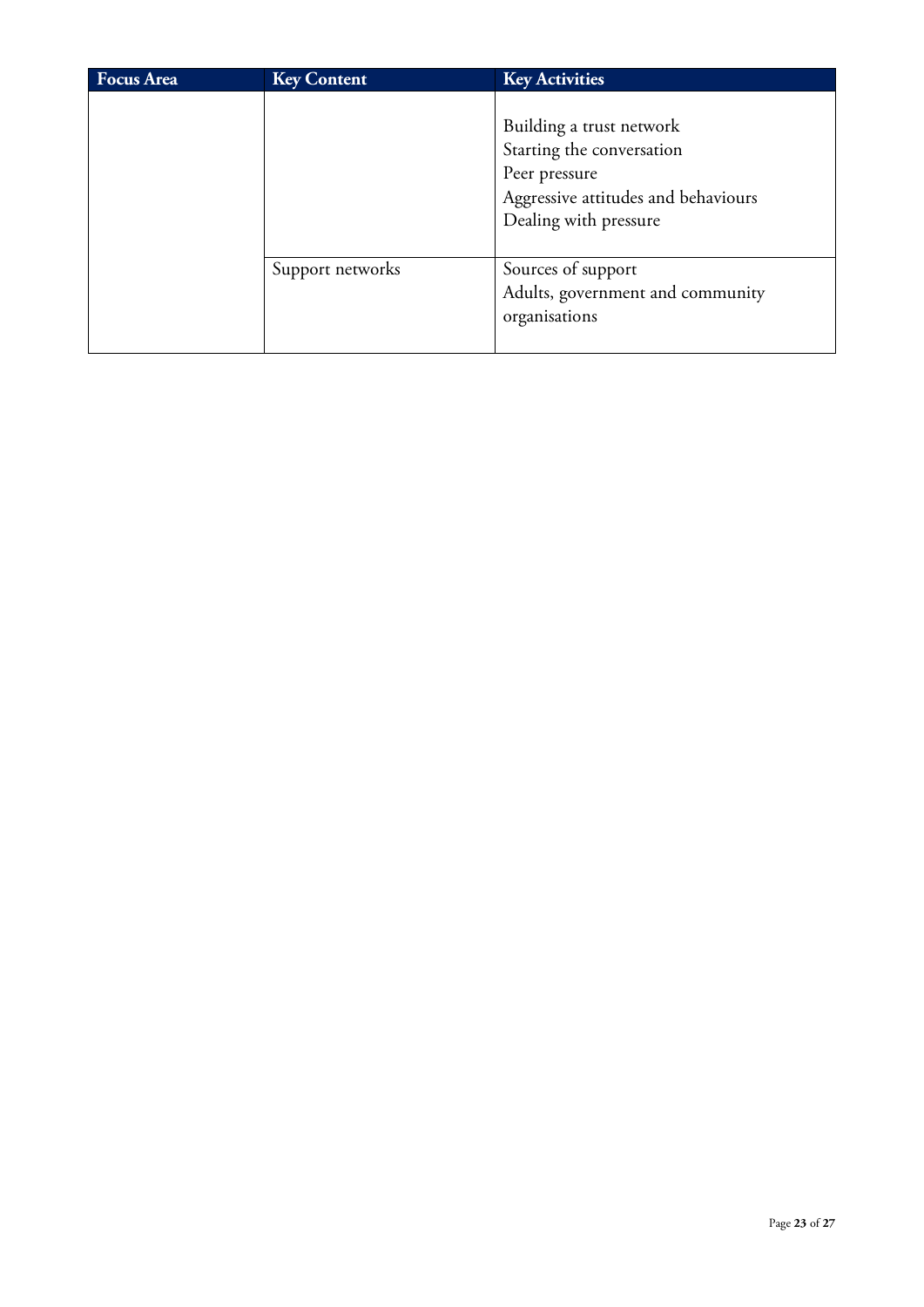| <b>Focus Area</b>                    | <b>Key Content</b>                 | <b>Key Activities</b>                                                      |
|--------------------------------------|------------------------------------|----------------------------------------------------------------------------|
| <b>CHAPTER: ADVANCED CYBER SENSE</b> |                                    |                                                                            |
| Focus Area 3:                        | Cyberbullying, signs of, tips      | Recognising risks, exploring scenarios,                                    |
| Recognising and                      | to avoid                           | research activity                                                          |
| reporting abuse                      |                                    |                                                                            |
| Focus Area 2:<br>Relationships       | Your digital reputation            | Film clip analysis – The Social Network,<br>"Google yourself" activity     |
|                                      | Sexting, legal issues              | Exploring legal ramifications for sender,<br>recipient, distributor etc    |
|                                      | Sexual predators, online<br>safety | Grooming<br>Psychological pressure and manipulation<br>Exploring scenarios |
|                                      | Online security, e-security        | Explore Identity Theft, Scams, Malware<br>How to protect yourself          |

| <b>Focus Area</b>                                   | <b>Key Content</b>          | <b>Key Activities</b>                                                              |
|-----------------------------------------------------|-----------------------------|------------------------------------------------------------------------------------|
| <b>CHAPTER: SEXUAL HEALTH</b>                       |                             |                                                                                    |
| Focus Area 1:                                       | Rights and responsibilities | Responsible sexual conduct, consent                                                |
| The right to be safe                                |                             |                                                                                    |
| Focus Area 3:<br>Recognising and<br>reporting abuse | Being in control            | Take control, know the risks, protecting<br>yourself and others<br>Dating violence |
| Focus Area 4:<br>Protective strategies              | Getting help                | Activity – accessing health information and<br>services                            |

| <b>Focus Area</b>             | <b>Key Content</b>         | <b>Key Activities</b>                        |
|-------------------------------|----------------------------|----------------------------------------------|
| <b>CHAPTER: ABOUT ALCOHOL</b> |                            |                                              |
| Focus Area 1:                 | Overview, what is alcohol, | Decision making, assessing the risks, why do |
| The right to be safe          | effects of                 | you drink                                    |
|                               |                            |                                              |
|                               | How much do I know about   | Immediate effects, long term effects         |
|                               | alcohol                    |                                              |
|                               |                            |                                              |
|                               | Alcohol consumption        | Safe levels, binge drinking, alcohol and the |
|                               |                            | law, community impact                        |
|                               |                            |                                              |
|                               | The pressures surrounding  | Harms caused at every level of society, who  |
|                               | alcohol                    | can help                                     |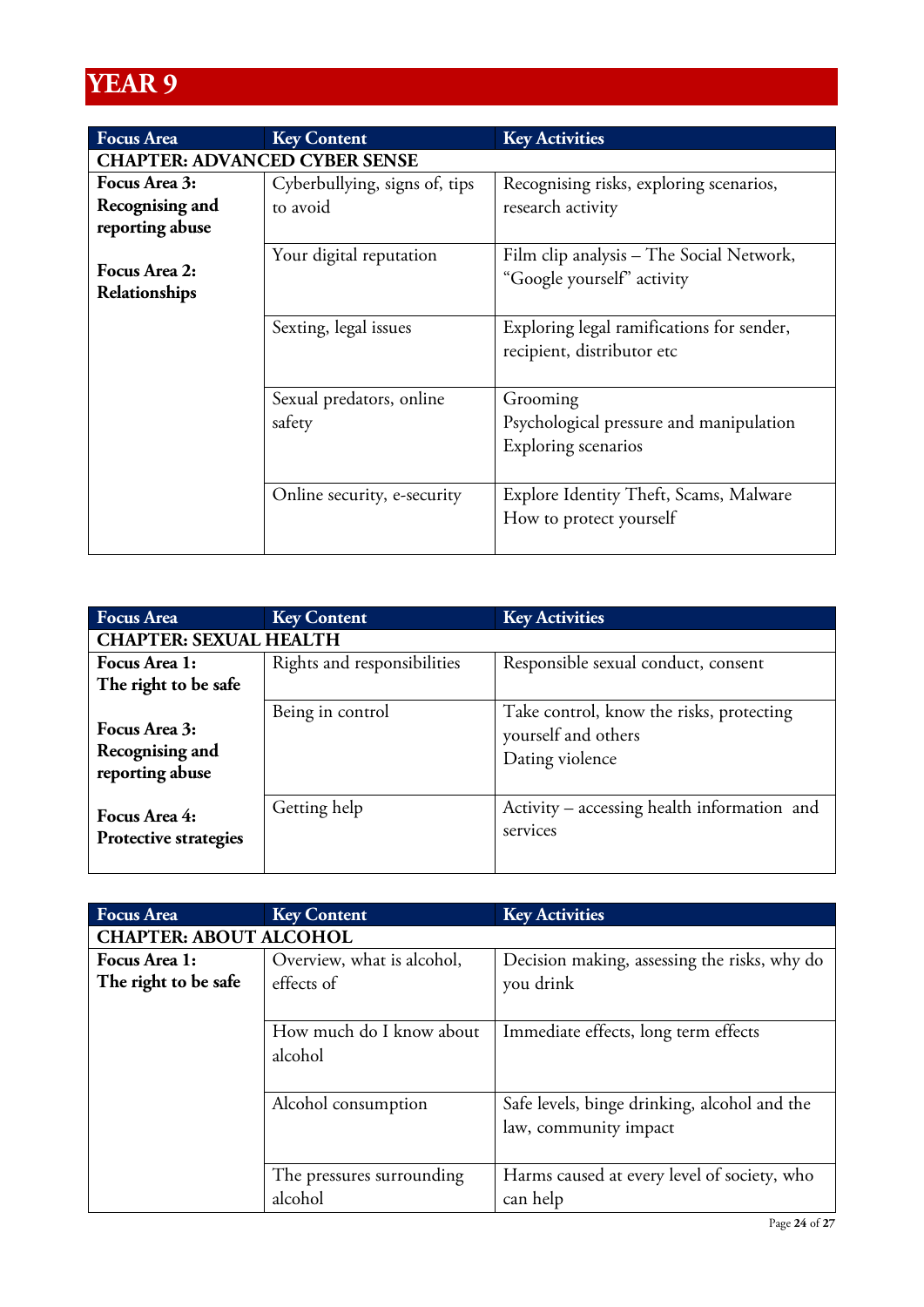| <b>Focus Area</b> | <b>Key Content</b> | <b>Key Activities</b> |
|-------------------|--------------------|-----------------------|
|                   |                    |                       |

| <b>Focus Area</b>                     | <b>Key Content</b> | <b>Key Activities</b>                                                    |
|---------------------------------------|--------------------|--------------------------------------------------------------------------|
| <b>CHAPTER: PARTY SAFE</b>            |                    |                                                                          |
| Focus Area 1:<br>The right to be safe | Minimising risk    | Staying safe, planning for fun                                           |
|                                       | Party safe         | Playing it safe, planning a party, impact of<br>drugs/alcohol at parties |
|                                       | Peer pressure      | Scenarios and situations                                                 |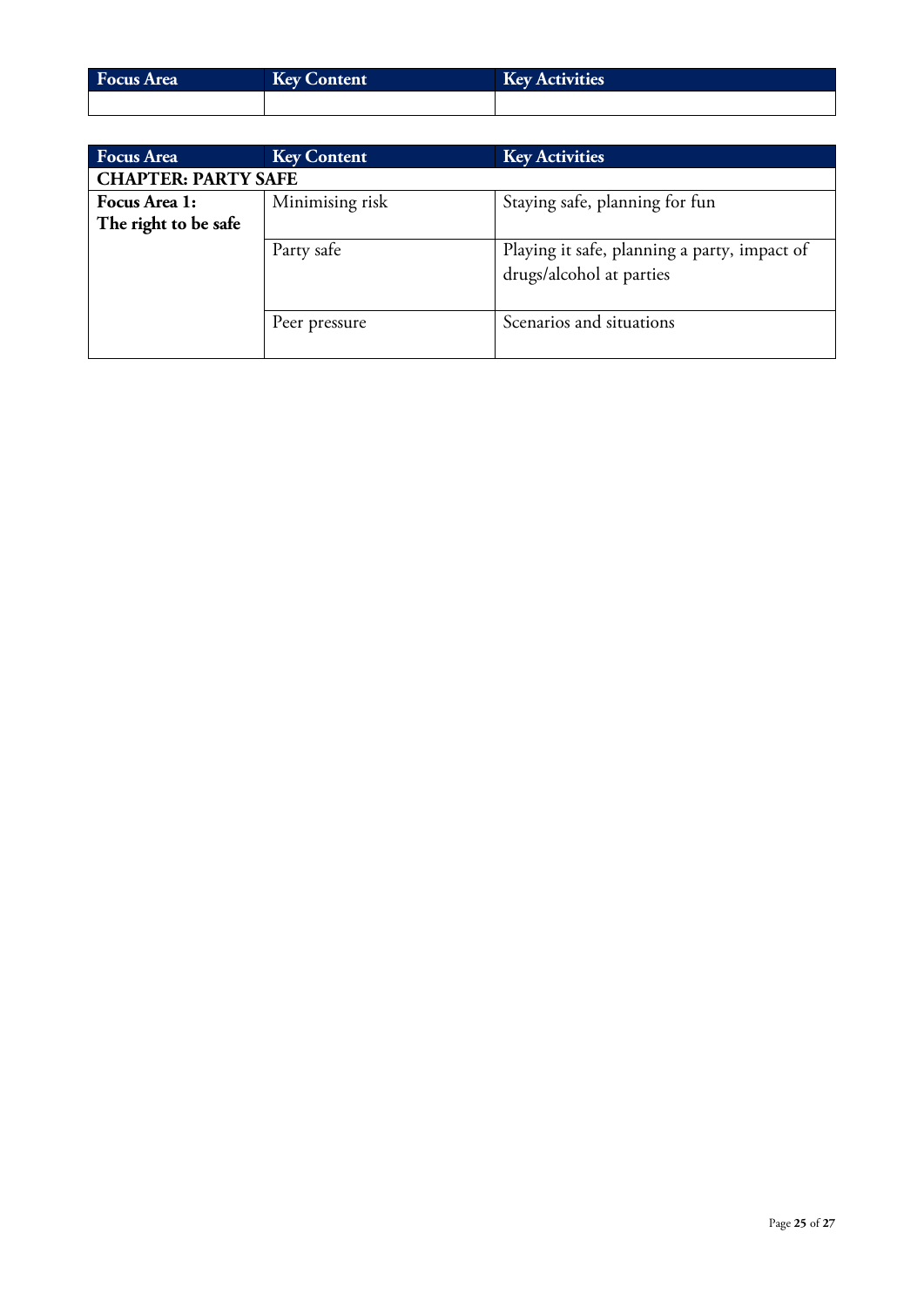# **YEAR 10, 11 & 12**

| <b>Focus Area</b>                                       | <b>Key Content</b>                       | <b>Key Activities</b>                                                                                                                                                                |
|---------------------------------------------------------|------------------------------------------|--------------------------------------------------------------------------------------------------------------------------------------------------------------------------------------|
|                                                         | <b>CHAPTER: ADVANCED PERSONAL SAFETY</b> |                                                                                                                                                                                      |
| Focus Area 1:<br>The right to be safe<br>Focus Area 2:  | Protective behaviours                    | Taking responsibility<br>Strategies and actions to keep safe<br>Minimising harm - thinking ahead                                                                                     |
| Relationships<br>Focus Area 4:<br>Protective strategies | Know your comfort levels                 | Saying no to adults, strategies for saying no<br>Your right to be and feel safe<br>Activity: threats to your safety                                                                  |
|                                                         | Rights and responsibilities              | What is consent<br>Consent and respect in relationships<br>Resisting the social pressure<br>Legal consent                                                                            |
|                                                         | Signs of an unhealthy<br>relationship    | Warning signs<br>Knowing when it is time to end a<br>relationship                                                                                                                    |
|                                                         | Strategies for improving<br>safety       | Planning ahead<br>Trusting your feelings - body signals<br>Safety in public places<br>Daniel Morcombe story<br>Being observant and being assertive<br>Reporting abuse - getting help |
|                                                         | Support networks                         | Sources of support<br>Adults, government and community<br>organisations                                                                                                              |

| <b>Focus Area</b>    | <b>Key Content</b>             | <b>Key Activities</b>                      |  |
|----------------------|--------------------------------|--------------------------------------------|--|
|                      | <b>CHAPTER: DRUG EDUCATION</b> |                                            |  |
| Focus Area 1:        | Introduction                   | Legal vs Illegal drugs, recreational drugs |  |
| The right to be safe | Types of drugs and their       | Classifying drugs, consequences of use     |  |
|                      | effects                        |                                            |  |
|                      | Mental health                  | Understanding mental health and drugs      |  |
|                      | Party drugs: Use and abuse     | Rick taking behaviours                     |  |
|                      |                                | Video                                      |  |